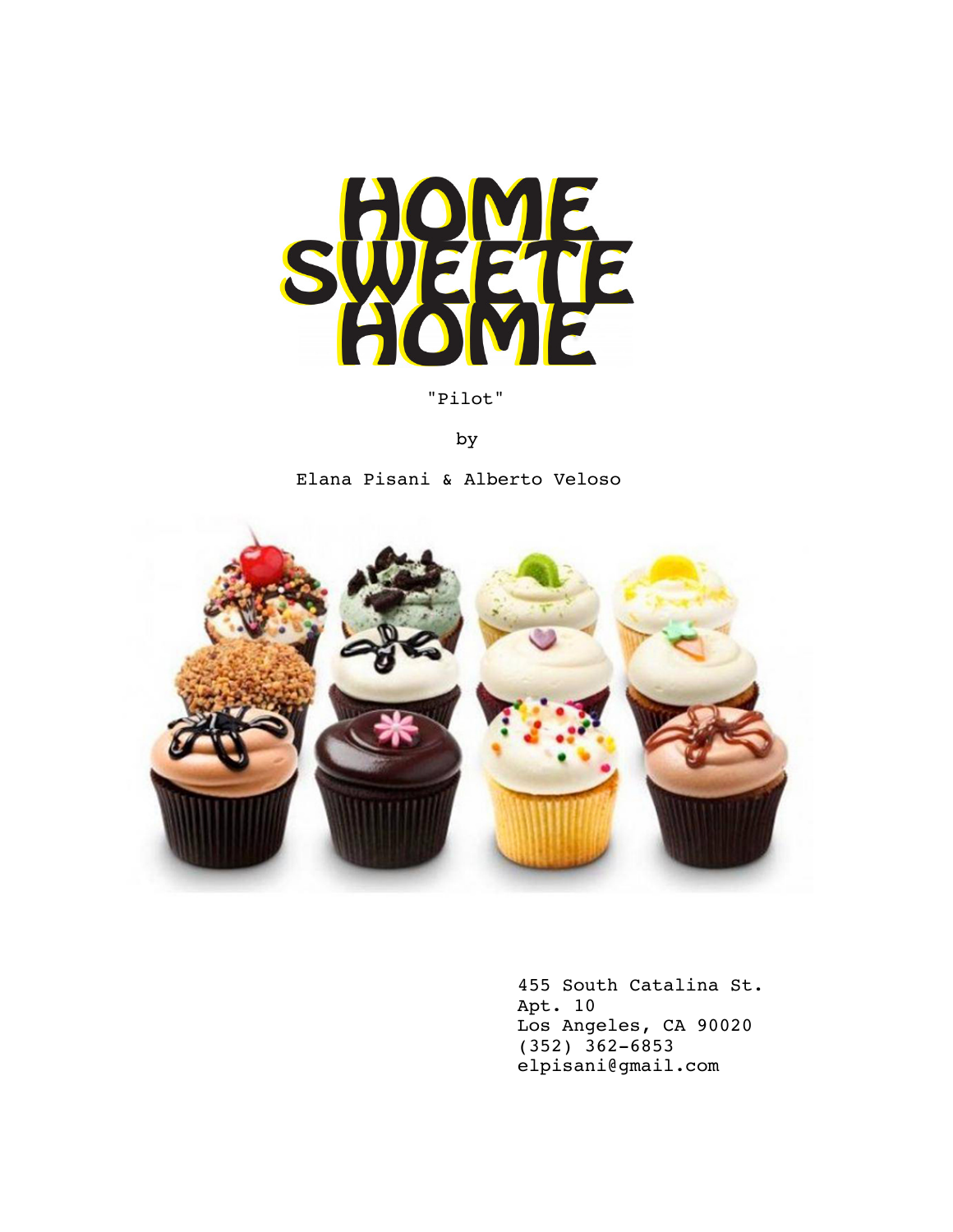## **TEASER**

INT. CORPORATE OFFICE - DAY

TRINA ADAMS is in her early 30s, stylish, fun-loving, and about 40 minutes late for work.

She saunters into the office and finds it in complete disarray. The furniture is wrapped in plastic, and the workers are packing their belongings in boxes.

Trina goes to her desk and notices MONA, a co-worker, also packing.

TRINA

Mona, what's going on? Did we get picked for one of those office makeover shows?

MONA

Maybe you'd know, Trina, if you ever showed up on time.

TRINA

Ha ha. So, are you going to tell me or not?

MONA I'll give you a hint. It rhymes with "We're all wired."

TRINA Any chance it's "We're all tired, and we're taking a week long vacation?"

Mona shakes her head and goes back to packing.

TRINA (CONT'D) Fired? Really? How did this happen?

MONA Someone bought the company and decided to give us all pink slips.

TRINA And to think, pink used to be my favorite color.

Their boss, GARY, walks by. He looks frazzled and depressed.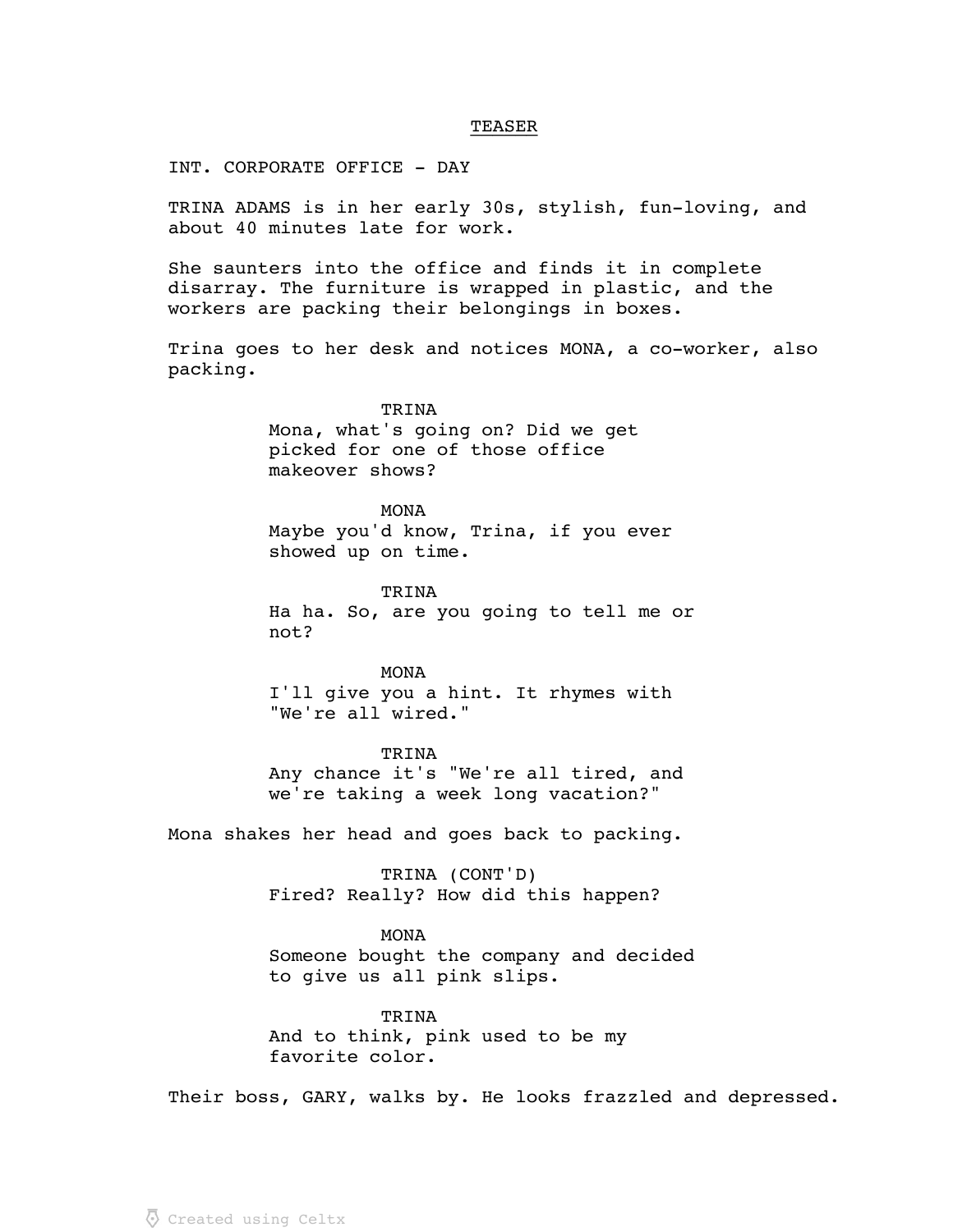TRINA (CONT'D) Hey, Gary. Is this true? Are we fired?

GARY Huh? Yeah. I'm sorry.

TRINA But you were such a great boss!

GARY Thank you, Trina, and you were a really...

He struggles to say something nice. Trina waits eagerly for the compliment.

> GARY (CONT'D) ... a really... really...

The praise just doesn't seem to come. Trina starts to worry.

GARY (CONT'D) ... a really real worker, you know? Really real.

TRINA Okay, well, what are we supposed to do now?

GARY I don't know. I'm out of a job, too. But I can be a reference for you for if you like?

TRINA Thanks. That's sweet.

GARY Actually, do you think you could be a reference for me, too? You know. Just in case.

Trina rolls her eyes.

TRINA

Oh, brother.

# END TEASER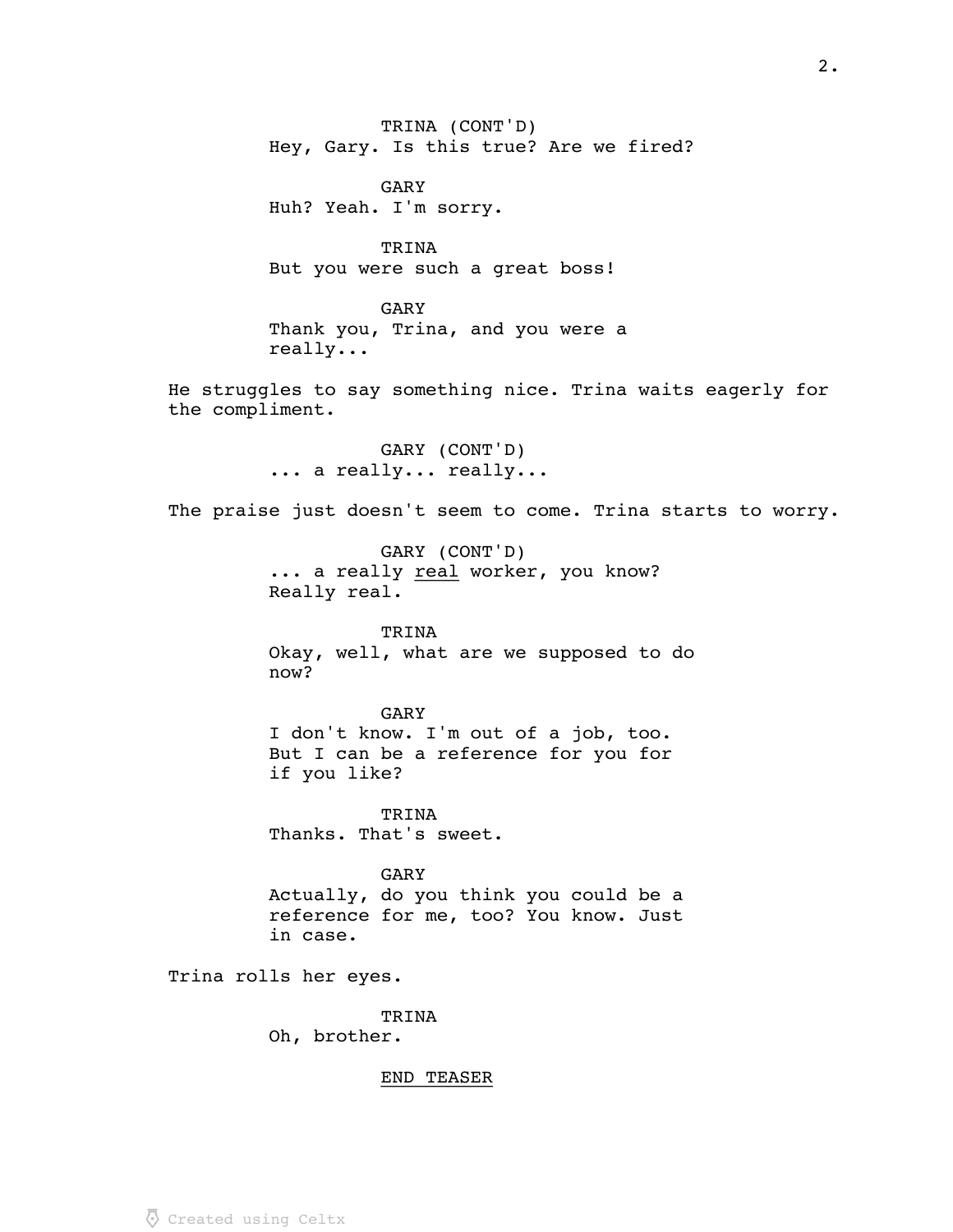# ACT ONE

INT. SWEETE'S HOUSE (LIVING ROOM) - DAY

ROSE ADAMS-SWEETE, an attorney in her late 30s, enters the house and drops her briefcase on the floor. She crouches down and holds her arms out in front of her.

> ROSE Sweeties! I'm home!

DANTE SWEETE, Rose's 5 year-old son, comes running straight into his mother's arms for their daily hug.

DANTE

Mommy!

She picks him up and squeezes him tight.

ROSE

Now that is what I'm talking about. You still gonna hug me like that when you're 20?

DANTE I don't know. Maybe.

ROSE Well, just so you know, that constitutes a verbally-binding contract.

BECCA SWEETE, Rose's 14 year-old daughter, enters the room. She's dressed in an elaborate outfit full of wild and vibrant colors.

BECCA

Hey, mom.

ROSE Good lord, Becca, did I wash your clothes with a bag of skittles?

BECCA It's for the video. Janie and I are gonna film ourselves doing the Rainbow Rock Challenge.

ROSE Is that some new kind of candy?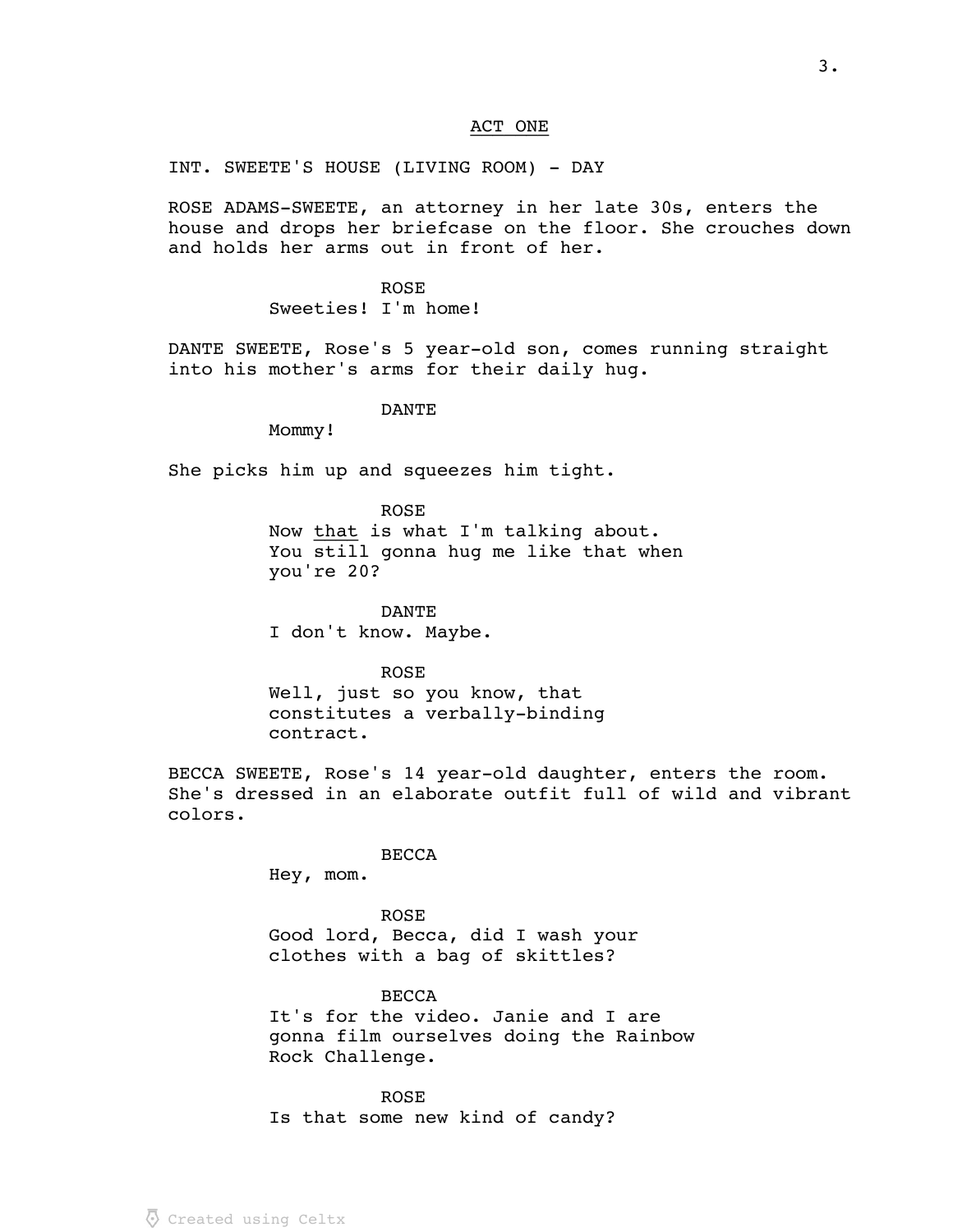## **BECCA**

It's an internet challenge, mom. You have to dress in rainbow colors and dance to a rock song by Rainbow. Everyone's doing it.

#### ROSE

And I assume all this is happening after you finish your homework.

## BECCA

Mommm! Come on! I'm gonna be a singer one day. What do I need math for? Cardi B. doesn't know math.

## ROSE

She also doesn't know what her real hair color is. Now, why don't you Rainbow Rock your butt back to your room and do your homework?

DANTE Ha ha, you said butt.

ROSE You too, Dante. Get to your room.

# **BECCA**

(Frustrated) Hmph.

Becca and Dante head to their rooms, while JAY SWEETE, Rose's lovable and slightly overweight husband, enters from the kitchen. He's carrying a tray of dessert truffles.

> JAY Hi, honey. Can I interest you in the latest addition to the Sweete's Sweets Bakery?

He holds out the tray.

Mmm.

ROSE (Tempted)

Rose takes one and bites.

ROSE (CONT'D)

Delicious.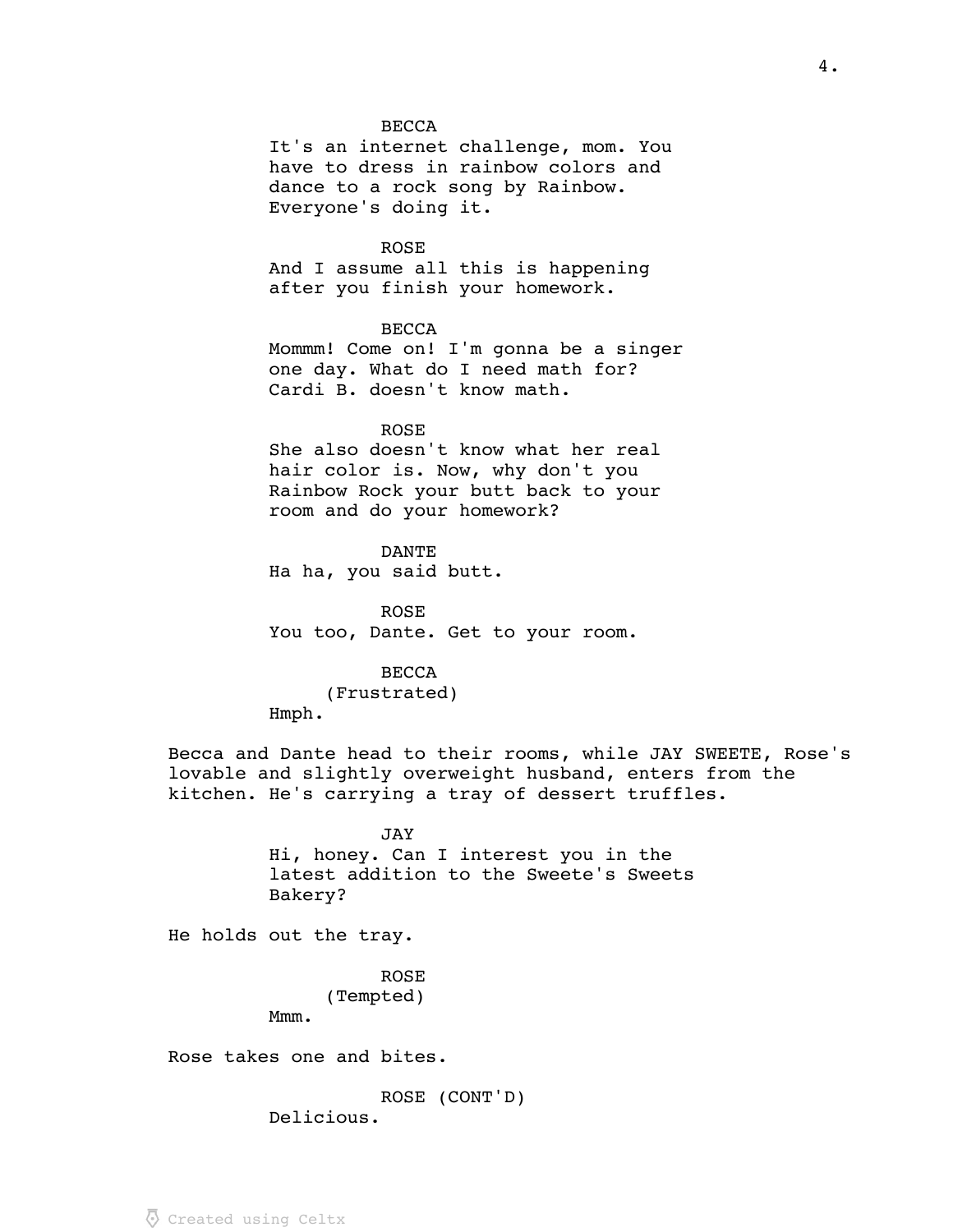JAY I call them Sweete's Sweets Teeny Tiny Terrific Tiramisu Truffles. ROSE You might wanna rethink that name. JAY And how was your day, Ms. Sweete? ROSE I have news. JAY Did you get that promotion? ROSE Not yet. They said they'd let me know by tomorrow. It's actually about Trina. JAY Your sister? What's new with that flaky, irresponsible-- Before he can finish, Trina bursts in. TRINA Surprise! JAY (Switching quickly) And adorably unpredictable angel? TRINA Hey, Rose. ROSE Hey, sis. Trina walks over to Jay. TRINA

What's up, Jay? Long time no see. (Rubbing his belly) Packed in a little extra for the winter, huh?

JAY Someone has to taste the sweets, Trina.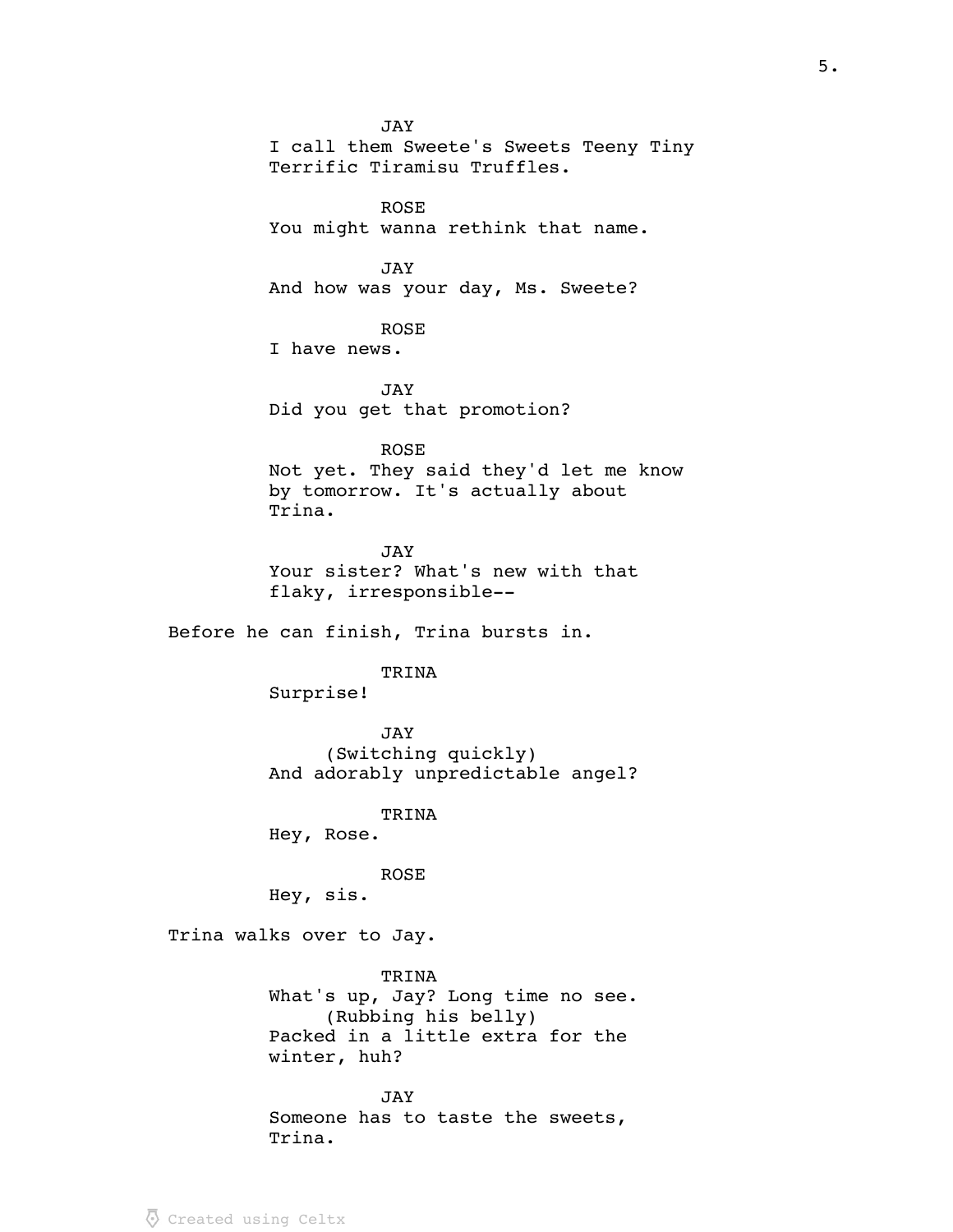TRINA And by the looks of you, they must taste good.

She LAUGHS.

TRINA (CONT'D) Oh, you know I'm just messing with you.

ROSE Trina's gonna stay for dinner.

JAY Great. Now, I know who to serve the poisoned plate to.

Jay heads back toward the kitchen.

TRINA Ha ha! You're funny, Jay!

Trina WHISPERS to Rose.

TRINA (CONT'D) He is joking, right?

Rose shrugs.

INT. SWEETE'S HOUSE (DINING ROOM) - LATER

The entire family is gathered around the table. Trina is regaling the kids with stories about her old jobs. The kids are enthralled.

> TRINA And then my job before that was as a personal trainer for dogs. But it turns out there isn't as high of a demand for that as you would think.

BECCA That's so awesome.

ROSE So what's next for you, Trina? Are you going to try for a serious career?

TRINA Yes. As a matter of fact, I'm going to try for twenty of them.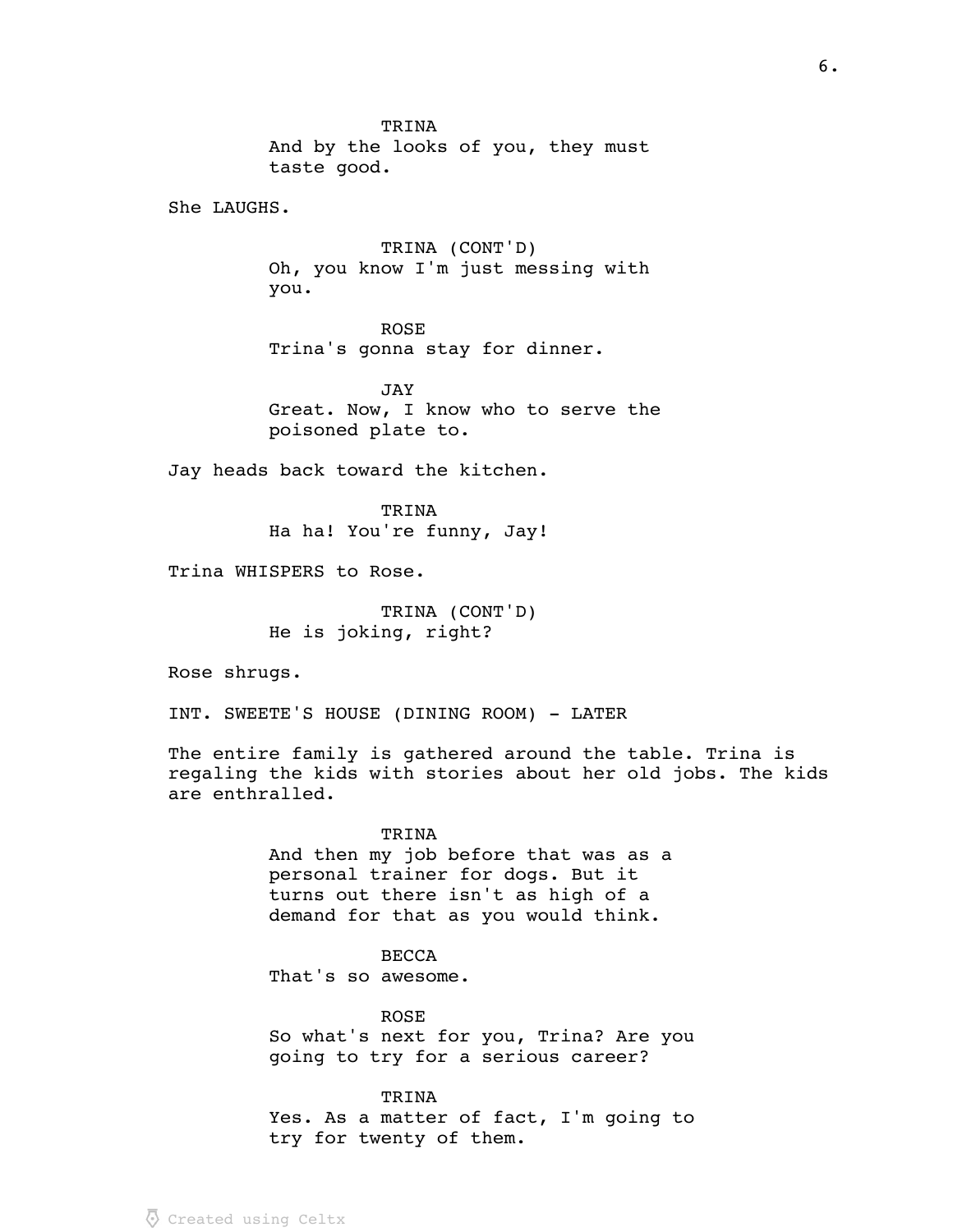She pulls out a handmade list of potential jobs and shows it to Rose. Rose reads it.

> ROSE Food Stylist? Is that an actual career?

> TRINA Food doesn't just style itself.

ROSE And what's a futurist?

TRINA Someone who predicts the future and stuff.

ROSE Sounds... um... impossible.

BECCA Wow, super cool, Aunt Tri. That's totally going to be my backup career, in case singing doesn't work out.

ROSE Excuse me? What about being a lawyer, like me?

**BECCA** Mommm! I don't want to be in a courtroom all day. They smell bad.

ROSE

What? They don't... Okay, they do smell funky. I'll give you that. But fortune teller isn't any more stable than being a singer.

TRINA

It's futurist, actually. Besides, stability doesn't matter. Having fun's what counts.

ROSE Ah, no, no, no, no, no.

Jay leans over and whispers to Dante.

JAY

I sense a train wreck coming.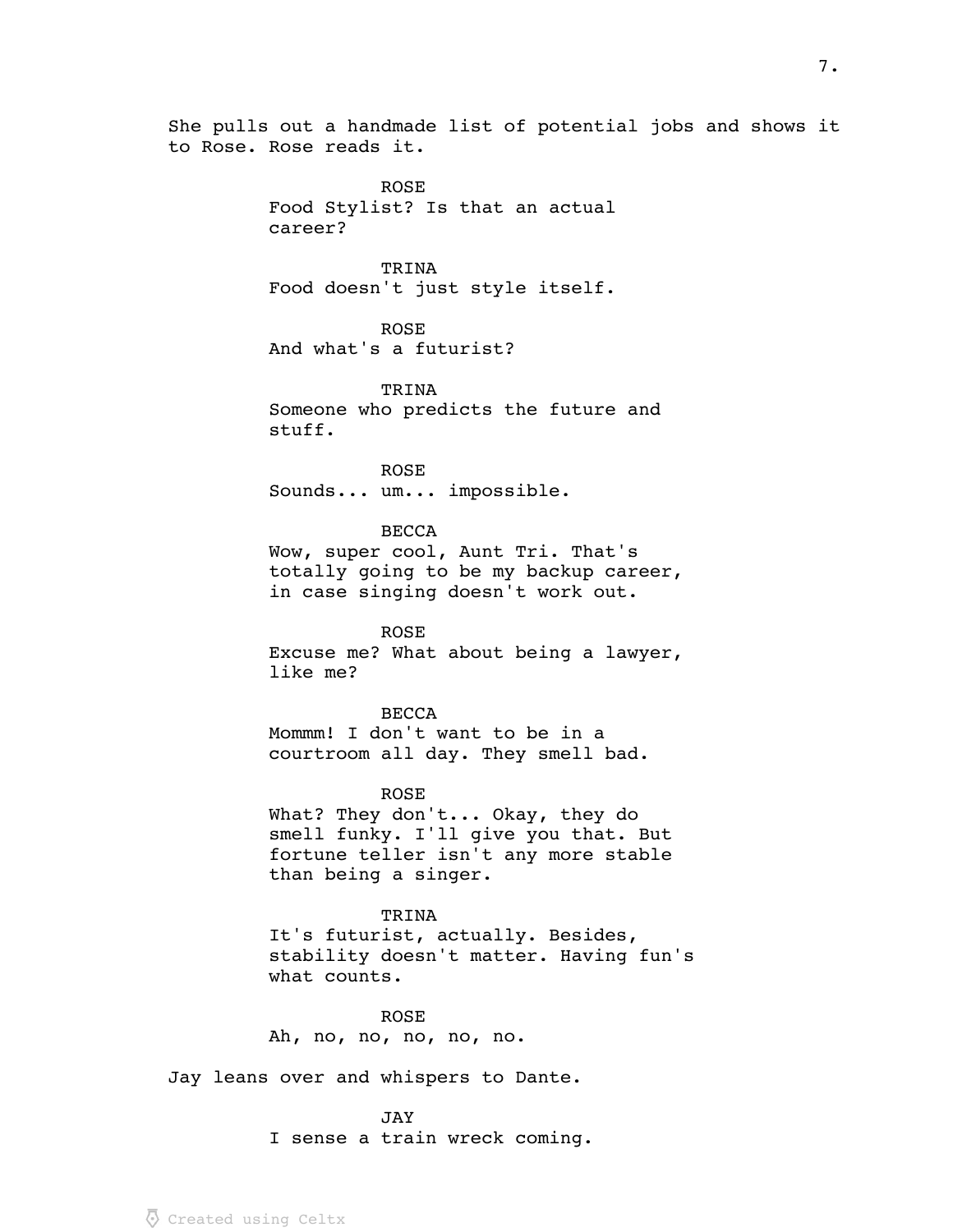ROSE

It's important to be practical. To think about what's realistic and what isn't.

TRINA Yeah, but, not really, right?

JAY

(making train noises) Chugga Chugga Chugga Chugga... Chugga Chugga Chugga Chugga...

ROSE

How can you say that? I mean, look at you. You've gone through eight jobs in three years.

TRINA That means I'm experienced.

ROSE And flat broke. Is that what you want for your niece?

JAY (making the horn sounds) Choo! Choo!

TRINA I don't see what the big deal is. Money isn't everything.

ROSE

You only say that cause you don't have any. And if you're not careful, Tri, you'll go through your whole life without accomplishing anything.

JAY (making train wreck noise) And... crash!

There's a brief moment of awkward silence.

TRINA I'm sorry you feel that way, sis. I think it's time I should go.

Trina stands and walks toward the door. Rose follows.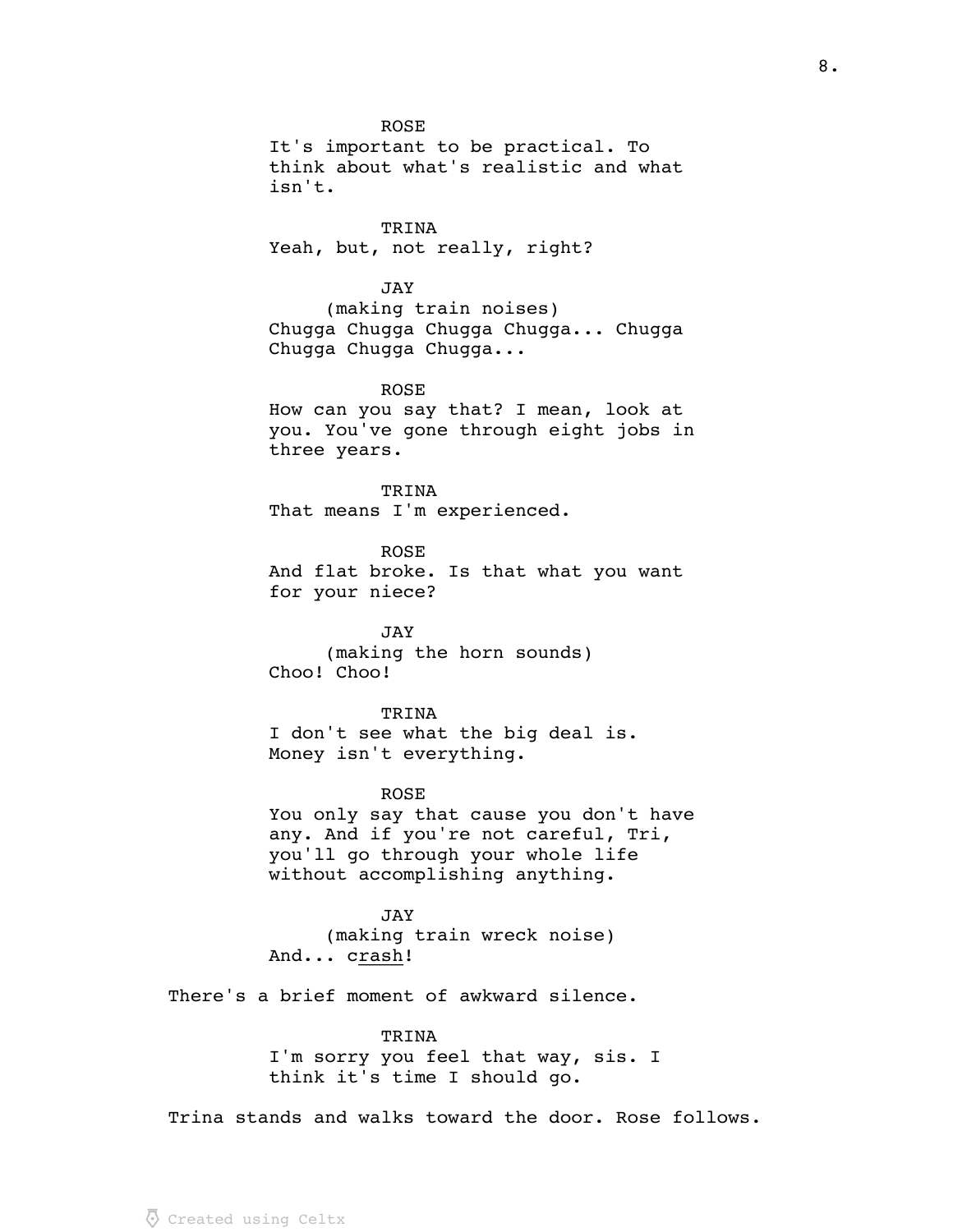# ROSE

Trina, wait--

Trina stops and turns to face Rose.

TRINA I just have one question for you.

Trina holds out her hand.

TRINA (CONT'D) Can I borrow some money for a cab?

INT. SWEETE'S SWEETS - THE NEXT DAY

Rose enters her husband's bakery, Sweete's Sweets. It's quaint, with a few tables and a counter where customers can sit. Jay stands behind the counter.

JAY

Hey, honey.

ROSE I have some good news. I got the promotion!

JAY Ooh! Baby, congratulations! This calls for a celebration. Zachary!

ZACHARY, late teens, all heart and no brains, comes out from the back room.

> ZACHARY What's up, Mr. Sweete?

JAY Bring out the chocolates with our secret ingredient.

ZACHARY You mean the ones with the nutmeg?

Jay SIGHS.

JAY

Yes. Those are the ones.

Zachary goes in the back.

9.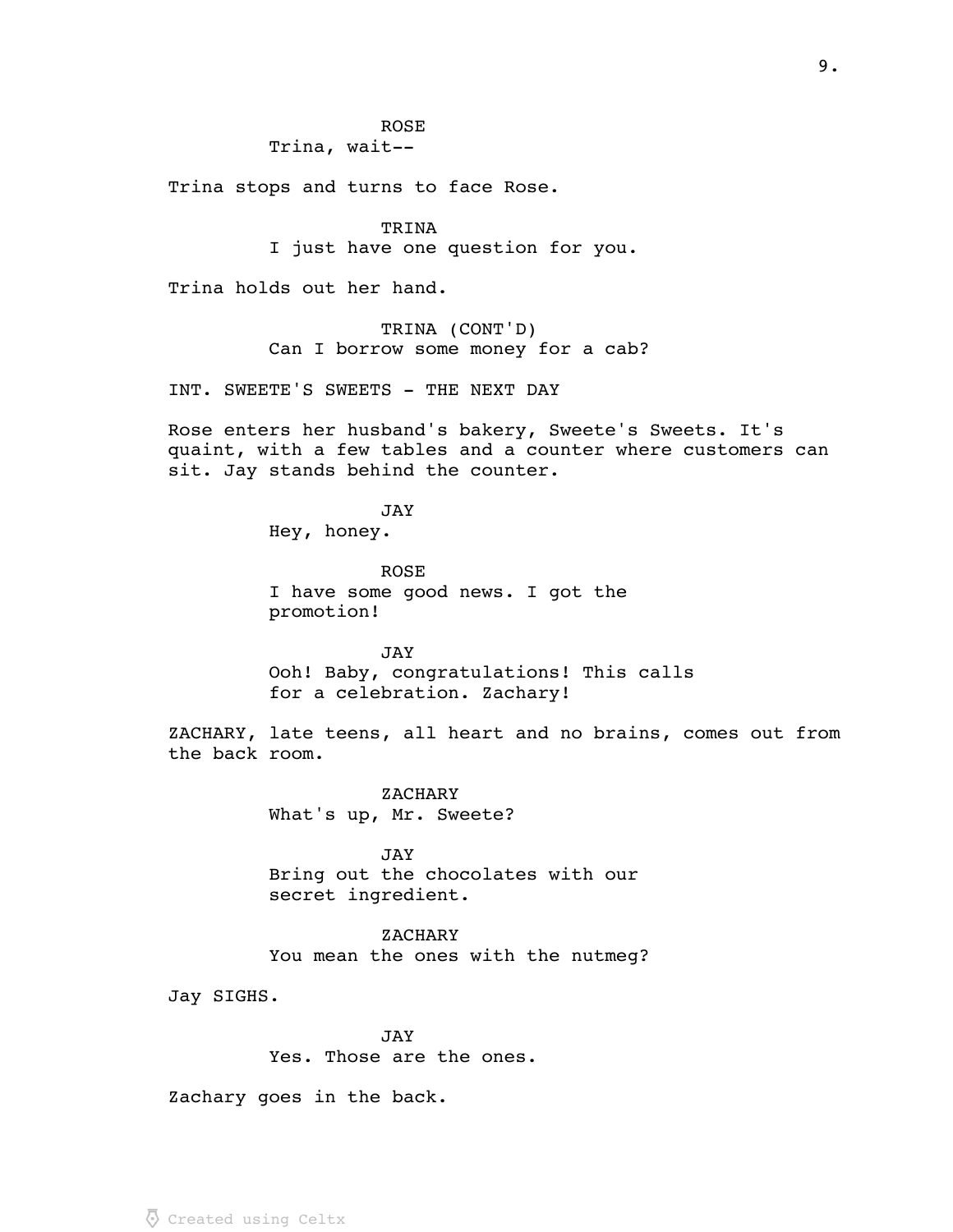JAY (CONT'D) He means well. Let's have a seat. Tell me all about it, Ms. Promotion. They take a seat at one of the small tables. ROSE It's such a great opportunity. And it means a lot more money. But it also means a lot more time. JAY Time at home? ROSE Nope. JAY Ah. So, we need a baby-sitter. ROSE I guess so. I just hate the idea of a stranger watching the kids. Zachary comes over with the chocolates. He places them on the table. **ZACHARY** Here ya go, Mr. S. JAY Thanks, Zach. **ZACHARY** Hey, if you guys need a baby-sitter, my twin sister is looking for a job. JAY Twin sister, huh? Is she a lot like you? ZACHARY Yep. Some people say we're almost like twins. ROSE Wait. Are you twins or do people think you're twins because you're so alike?

Zachary thinks this over.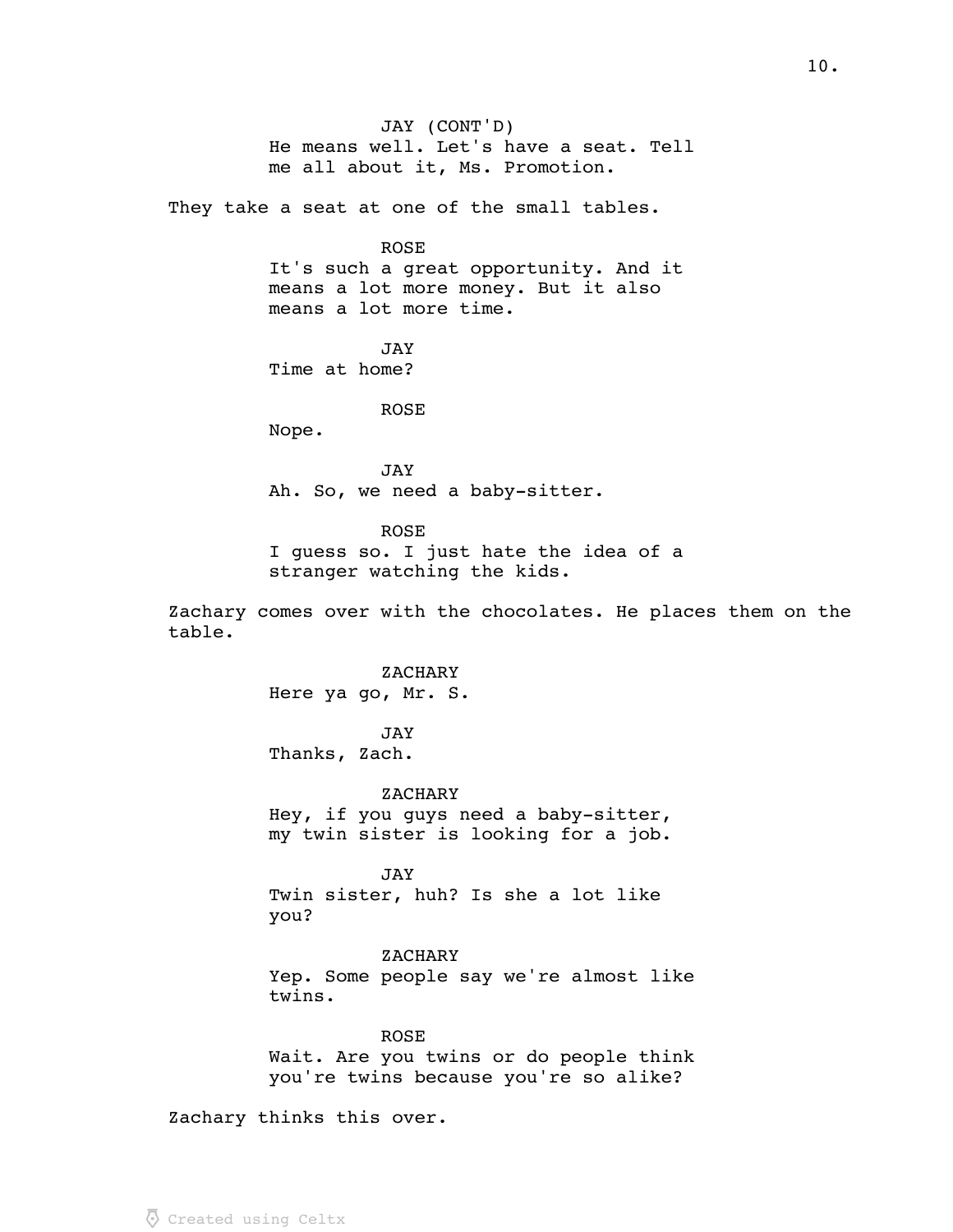ZACHARY Wow. That's pretty deep stuff, Mrs. S.

JAY I think we'll figure something else out, but thanks anyway, Zach.

Rose gets up and grabs a box of chocolates from the store's display case.

> ROSE I can't really stay. I want to stop by Trina's before I go back to the office. I feel kind of bad for how things ended the other night.

JAY All right. We'll talk about it tonight, then. But don't worry. We'll figure it out.

ROSE Aww. I have the best husband.

She kisses him on the cheek and exits.

Zachary approaches, whispering.

**ZACHARY** So, what is the secret ingredient, anyway?

Jay rolls his eyes.

INT. TRINA'S APARTMENT - DAY

KNOCK! KNOCK! KNOCK! Trina opens the door to the apartment and finds Rose outside the door with a box of sweets.

> ROSE Hey sis. Brought you something from Jay's store. He's calling them Sweete's Sweets Chucky Chunka Chocolate Cheesecake.

**TRINA** He should rethink that name.

ROSE That's what I keep telling him. Can I come in?

 $\overline{\Phi}$  Created using Celtx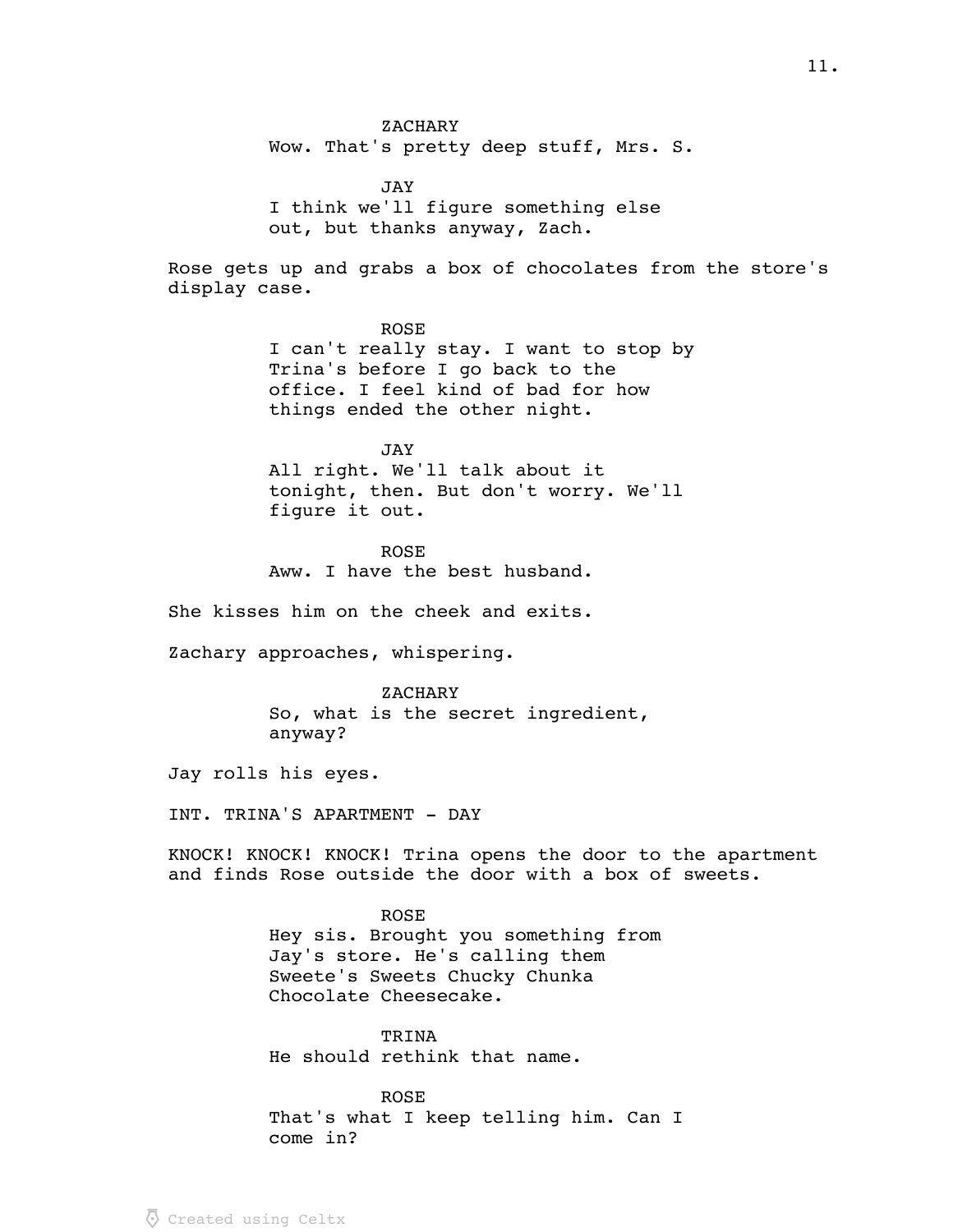Rose hands her the box and enters. ROSE (CONT'D) I just wanted to say I'm sorry for what I... whoa! Now in Trina's living room, Rose is shocked by the fact that it's completely empty. ROSE (CONT'D) Um, didn't there used to be a couch here? TRINA Mmm... I don't remember. ROSE I'm pretty sure there was. In fact, I distinctly remember a couch, a TV, well, furniture basically. Where's the furniture? TRINA I sold it to make rent. The jig is up, though. I'm out of stuff to sell. Unless you can sell light bulbs. Do people buy used light bulbs? ROSE I don't think so, honey. TRINA Yeah, that's what I figured. So, what are you waiting for? ROSE Say what now? TRINA Aren't you gonna gloat? (In a mocking Rose voice) You're so irresponsible, Trina. You need to get a real job, Trina. Gloat, gloat, gloat. ROSE First of all, I don't sound like that. TRINA

Yes, you do.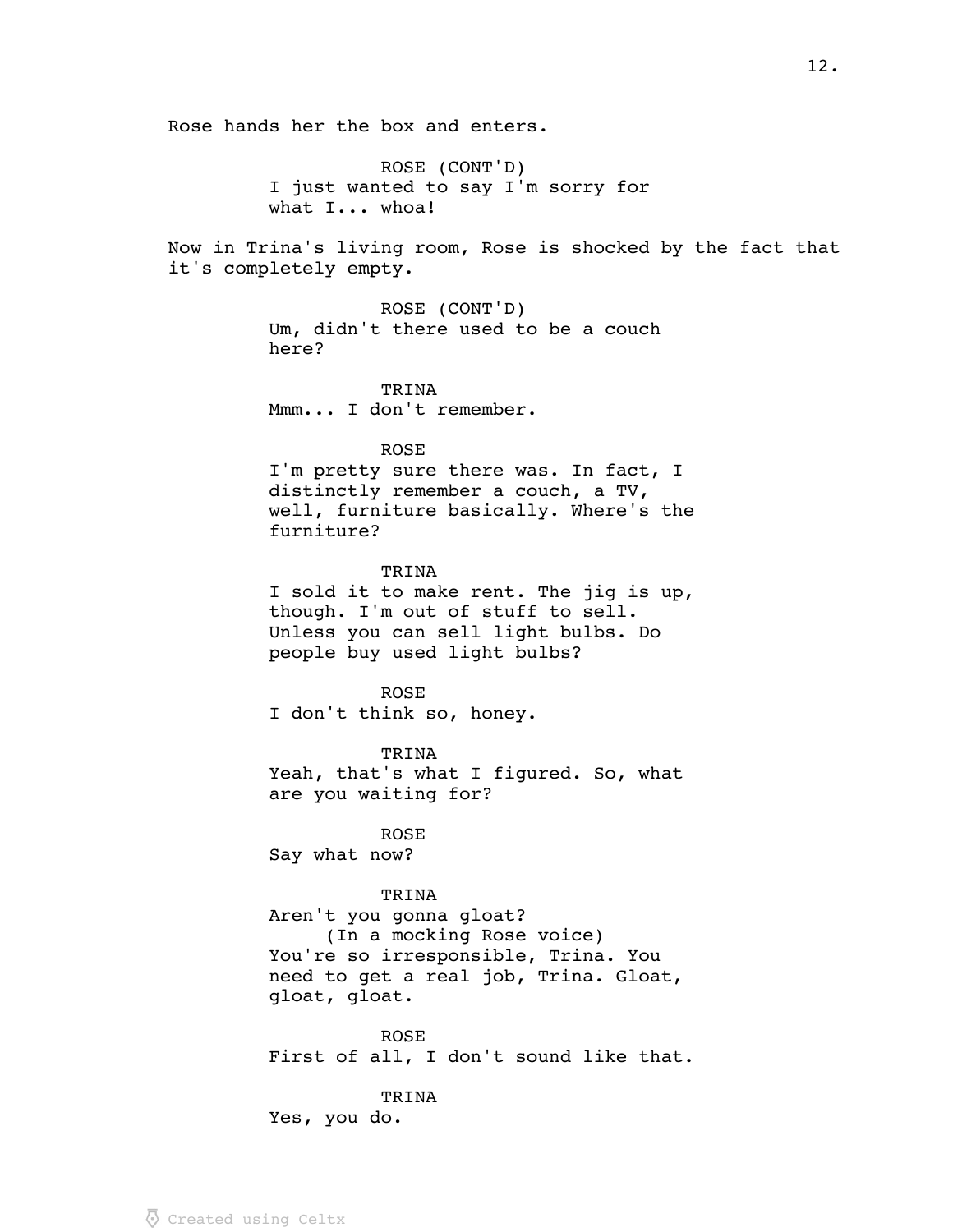Okay, fine, I do. But more importantly, I wouldn't kick my little sister when she's down. You're family. And you're coming to stay with us till you're back on your feet.

## TRINA

Really?

ROSE Really. You can head over there now, and I'll be home after work.

The sisters hug.

TRINA Okay. But I still get to make fun of Jay's pot belly.

## ROSE

I'd expect nothing less.

INT. SWEETE'S HOUSE (LIVING ROOM) - NIGHT

Rose finally comes home a long day of work. She's tired, but she still manages to crouch down and hold her arms out in front of her, just as she always does.

> ROSE Sweeties! I'm home!

But her kids don't race to see her.

ROSE (CONT'D)

Hello?!

Still nothing. Instead, she hears them LAUGHING from the kitchen.

INT. SWEETE'S HOUSE (KITCHEN) - CONTINUOUS

Rose enters. The kitchen is a mess. Trina is making homemade cake pops with Becca and Dante, and they are all having fun.

# ROSE

Hello?

The kids mutter greetings without looking up.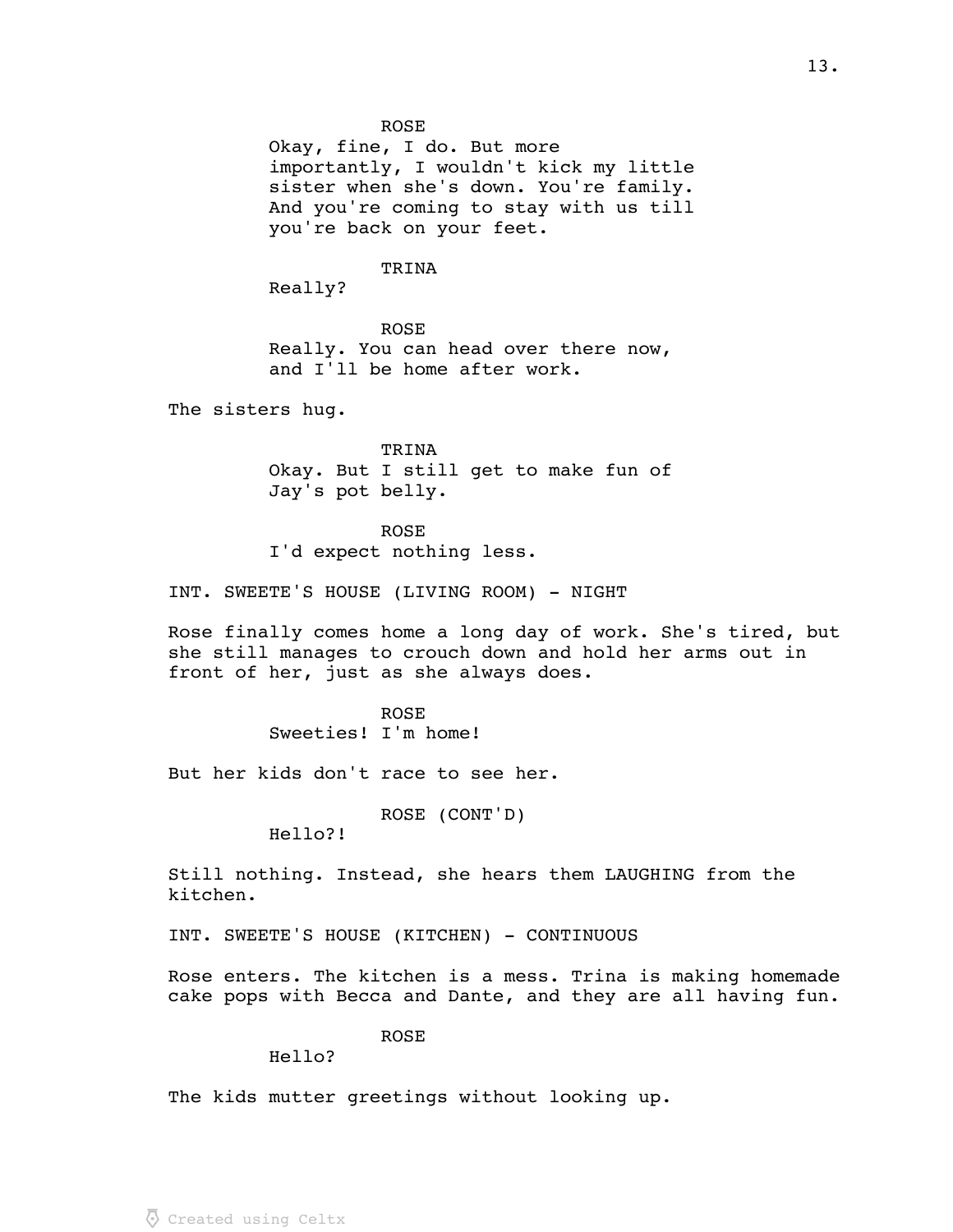DANTE

Hey.

BECCA

Hey.

ROSE Didn't you guys hear me?

**BECCA** Aunt Trina's showing us how to make cake pops.

TRINA Yeah, we're giving Jay a run for his money.

ROSE Oh. Well, Dante, baby, where's mommy's hug?

DANTE I gotta put the sprinkles, mommy.

Rose is deflated.

TRINA Hey kids, who wants to eat their cake pops by the pool?

#### DANTE

Yeah!

Dante and Becca rush by Rose on their way out of the kitchen.

TRINA I've got this, sis. Why don't you go ahead and relax?

Trina exits as well, leaving Rose alone and miserable.

ROSE (mumbles to herself) I want cake pops by the pool.

# END OF ACT ONE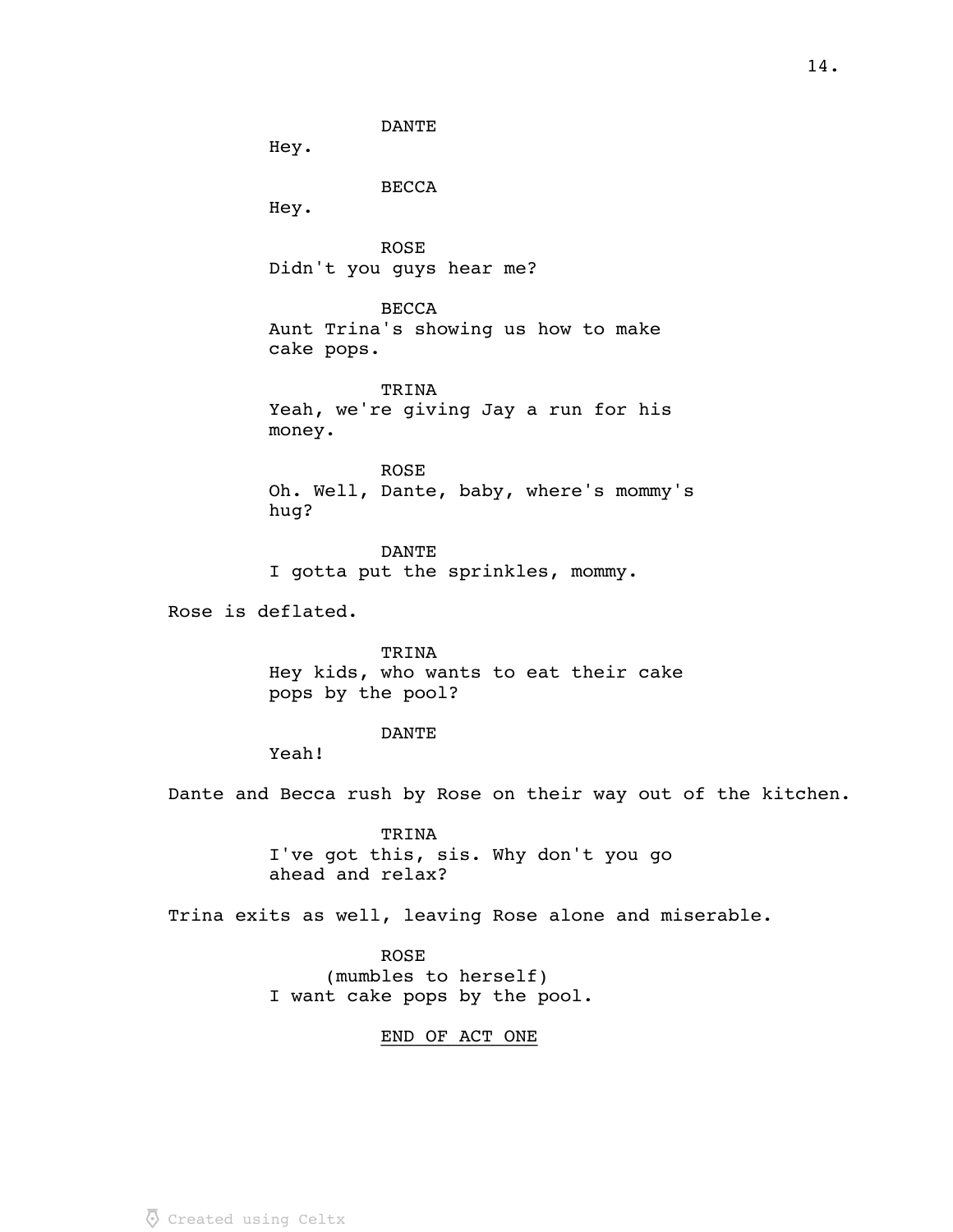# ACT TWO

# INT. SWEETE'S HOUSE (MASTER BEDROOM) - NIGHT

Rose stomps back and forth in front of the bed, fuming with anger. Jay sits in bed, reading a cookbook.

#### ROSE

I can't believe this. It's just like when we were growing up. The kids at school love cool, fun Trina, but no one wants to hang out with Anal Retentive Rose.

JAY Ha! That's a good one.

She glares at him.

JAY (CONT'D) Honey, you're blowing this out of proportion. The kids are just excited to have her in the house. That's all.

ROSE Why aren't they excited to have me in the house? I'm in the house all the time. I practically live here.

JAY You do live here.

ROSE That's my point. Why can't I be fun Aunt Rose?

JAY

Um, probably cause you're not their aunt. You're their mom.

## ROSE

Semantics!

There's a KNOCK on the door.

TRINA (O.S.) It's Tri. Can I come in?

Rose GRUNTS to herself.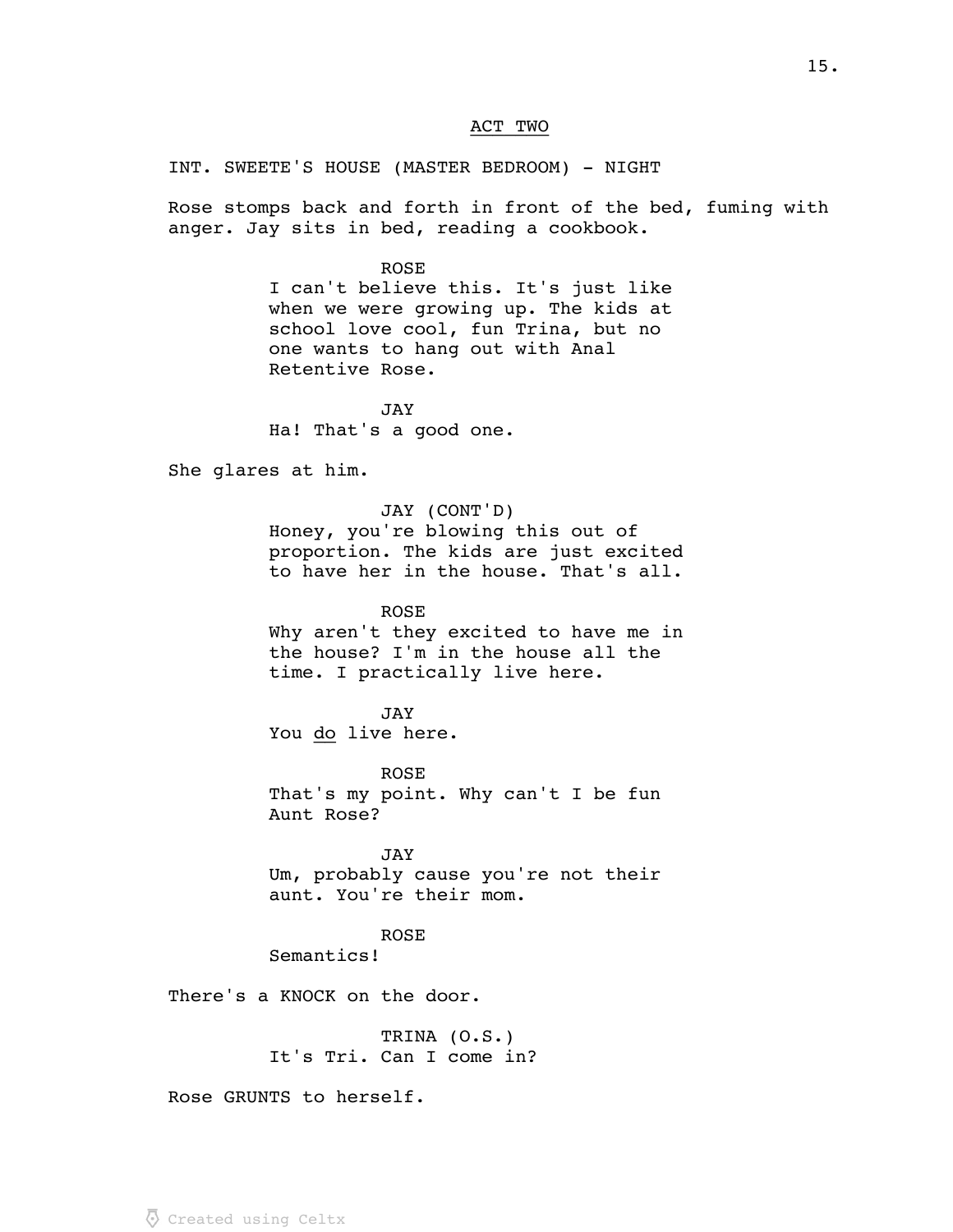JAY

Come in.

Trina enters.

TRINA Did I interrupt anything?

JAY Just reading a cookbook.

TRINA So that's what they're calling it nowadays.

Trina winks at Jay.

ROSE What's up, Trina?

TRINA

I wanted to let you know I have a job interview tomorrow, so I won't be able to watch the kids in the morning. Is that cool?

Rose is elated.

ROSE Yes, yes! That's perfect!

TRINA Um, okay. Not exactly the response I was expecting.

Rose starts to gently push Trina toward the door.

ROSE

Career comes first. I completely understand. How else are you gonna become a fortune teller or a dog whisperer or whatever?

TRINA

The interview's actually for a teddy bear maker.

ROSE Yikes! I mean, good luck. I hope you get it!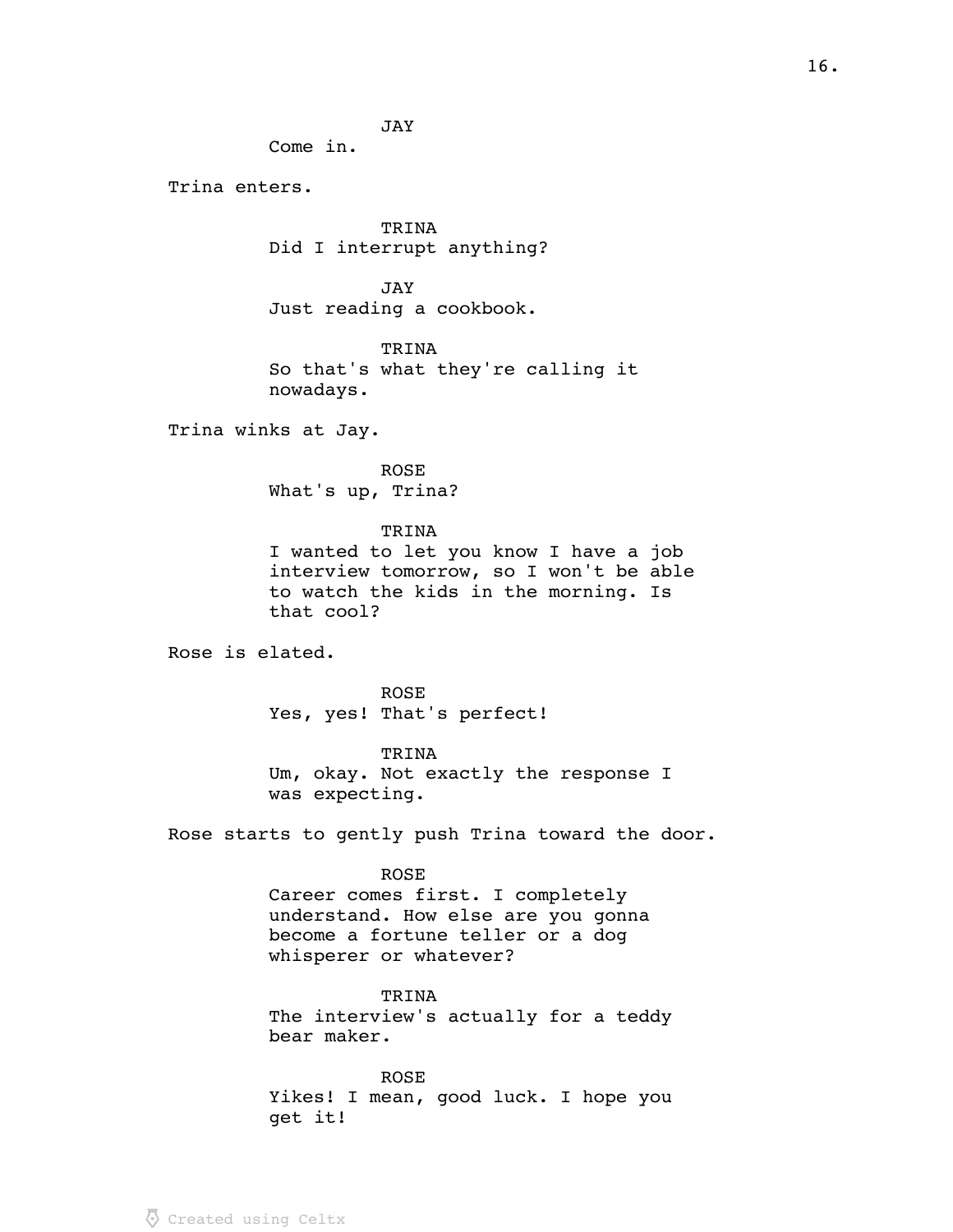Rose SLAMS the door closed.

JAY I bet the kids at school never called you Subtle Rose, did they?

Rose goes back to pacing.

ROSE This is my chance. I'll call the office and tell them I'm coming in late tomorrow so I can watch the kids. I'll show them how cool Aunt Rose can be.

JAY Again, not their aunt.

ROSE Don't ruin this for me.

INT. TEDDY BEAR FACTORY OFFICE - DAY

Trina sits in front of MR. BRUIN, a snooty-looking man in his late 30s. He wears a tie with little teddy bears all over it.

> MR. BRUIN So, tell me about yourself.

#### TRINA

Well, I grew up here. My whole family is here. I have a lot of work experience. As you can see on my resume.

MR. BRUIN

I can see that. You seem to have had several jobs in the past few years.

TRINA

Yes. I'm kind of working on finding myself.

MR. BRUIN Uh huh. And you think that you have what it takes to be a teddy bear artisan?

TRINA Absolutely. I always loved them when I was a kid, and I think this would be a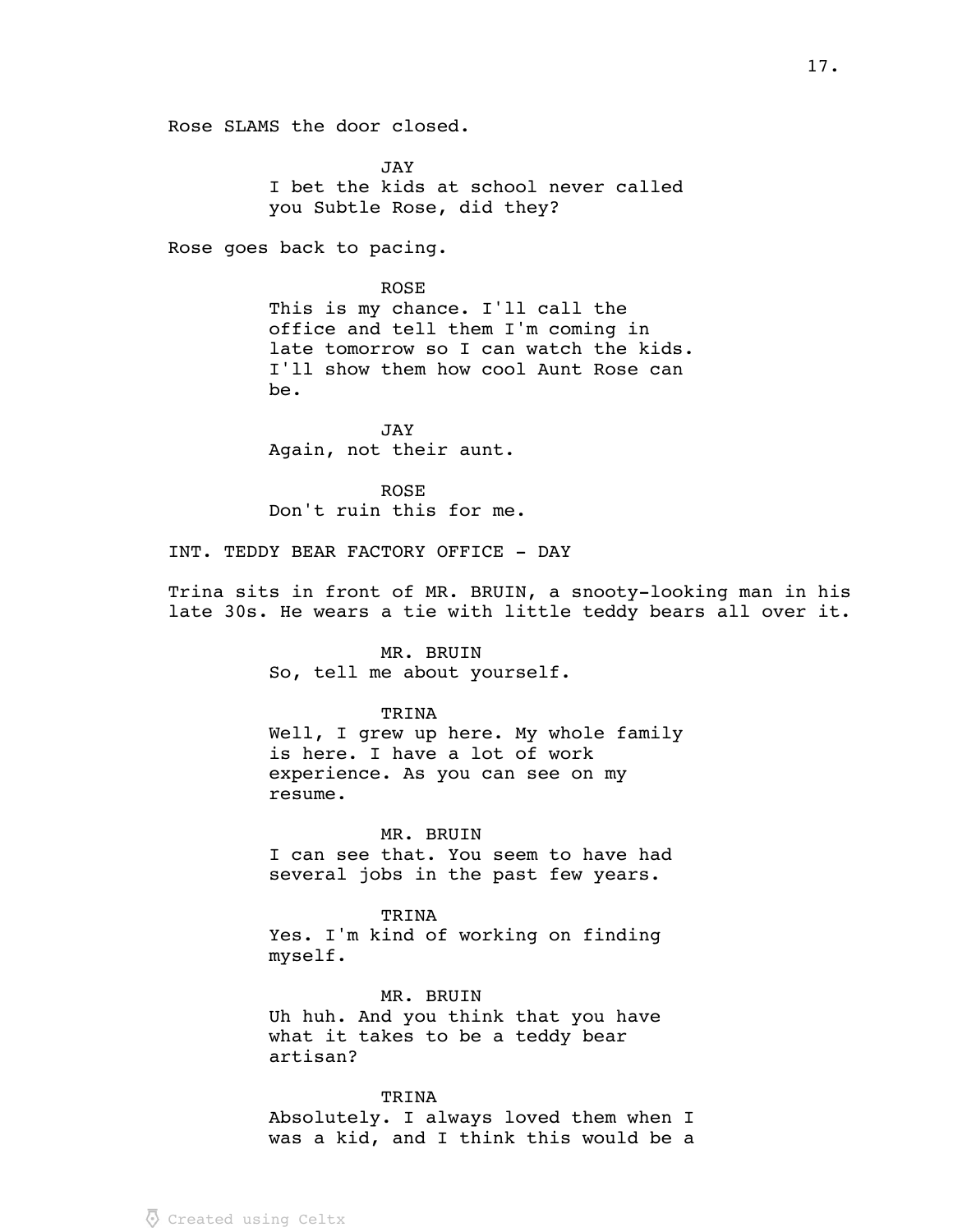lot of fun.

MR. BRUIN Well, it's not all fun and games around here. Being a TB artisan requires a great deal of painstaking precision.

TRINA TB artisan? Sounds infectious.

She LAUGHS. He is deadpan.

TRINA (CONT'D) Get it? You said TB like teddy bear but I meant it like tuberculosis...

She trails off, and he continues to stare at her.

TRINA (CONT'D) All right. No jokes. Got it.

MR. BRUIN Ms. Adams, we are looking for people who are serious about teddy bear creation and can devote their lives to the craft. Does that sound like you?

Trina hesitates.

TRINA

My whole life, huh? So, it's not just a 9 to 5 kind of thing?

MR. BRUIN I'm sorry. I just don't think you are serious enough about this position.

TRINA Oh, but I am serious. Honest. I really want to be a teddy bear maker.

MR. BRUIN

Artisan.

TRINA Right. Artisan. I mean, "maker" is just too generic, right?

MR. BRUIN I'm sorry, Ms. Adams. Best of luck to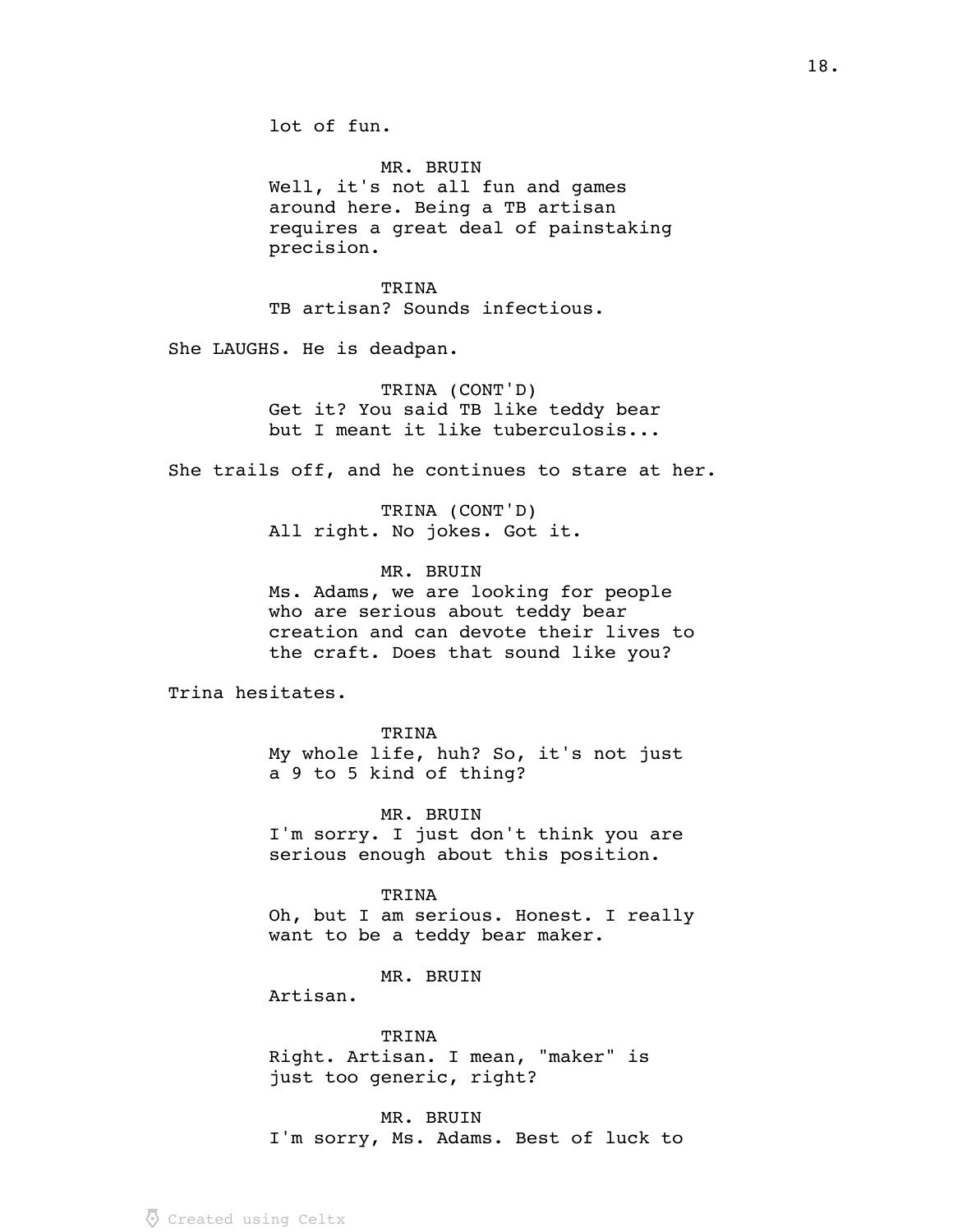you.

Trina SIGHS. She takes out her list of jobs and crosses off teddy bear maker, the last item on her list.

> TRINA All right. Well, I guess that's it. I'm not even fit to be a teddy bear maker.

> > MR. BRUIN

Artisan.

TRINA Yeah, yeah, whatever.

Trina walks out of the office, her head hanging low.

INT. SWEETE'S HOUSE (LIVING ROOM) - DAY

The kids wake up and head to the living room, still groggy and in their pajamas.

> ROSE (O.S.) Wuz up, kids!

Rose pops up in front of them, dressed in wacky, bright colors.

> ROSE (CONT'D) Who's ready to have some fun?

> DANTE Mommy, you look like a clown?

ROSE Okay, not quite the look I was going for.

**BECCA** What is going on?

## ROSE

Aunt Trina had to go to a job interview, so I'm going to watch you today. And it's going to be supercool! We can hang out and talk about...

She looks down at the palm of her hand where she's written a cheat sheet of stuff that's popular now.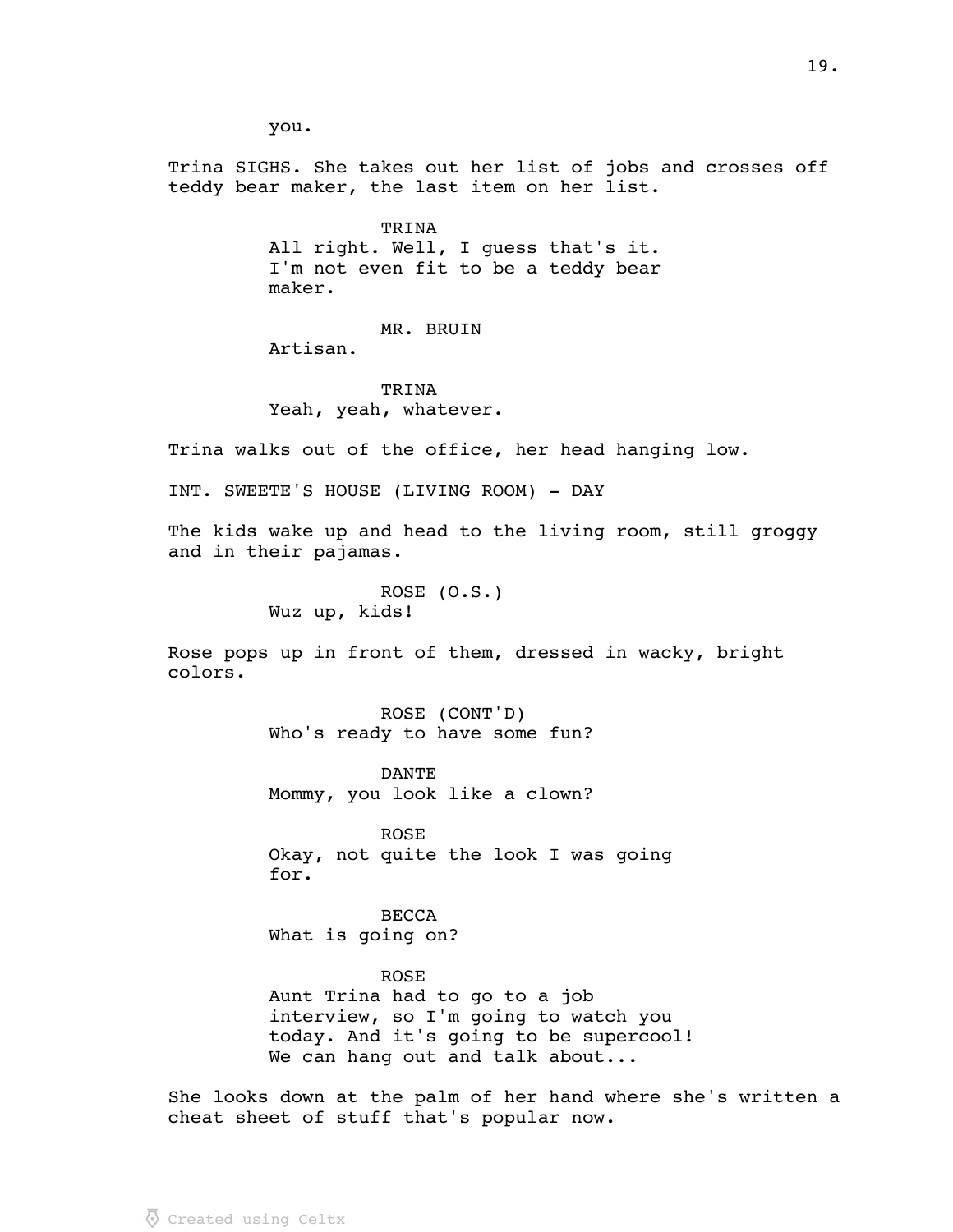ROSE (CONT'D)

Snapcat?

BECCA I think you mean Snapchat.

ROSE Yeah, totally. For shizzle.

BECCA And "for shizzle" isn't cool anymore.

ROSE Oh yeah, I know. I was just.... trying to be uncool in a cool way. You know? Hey, how about this?

Rose pulls out two cans of silly string and starts spraying everywhere, on the kids, the couch, everywhere!

Becca just stares at her, deadpan.

BECCA Are you having a seizure?

ROSE Only if seizures are cool.

BECCA I think I'm going to do some homework in my room.

Becca starts walking back to her room.

ROSE Wait! I thought we could make our own Pop Rocks video.

BECCA It's Rainbow Rock.

ROSE Aw, damn it! I knew that one.

Rose looks over at Dante.

ROSE (CONT'D) You think I'm cool, don't you?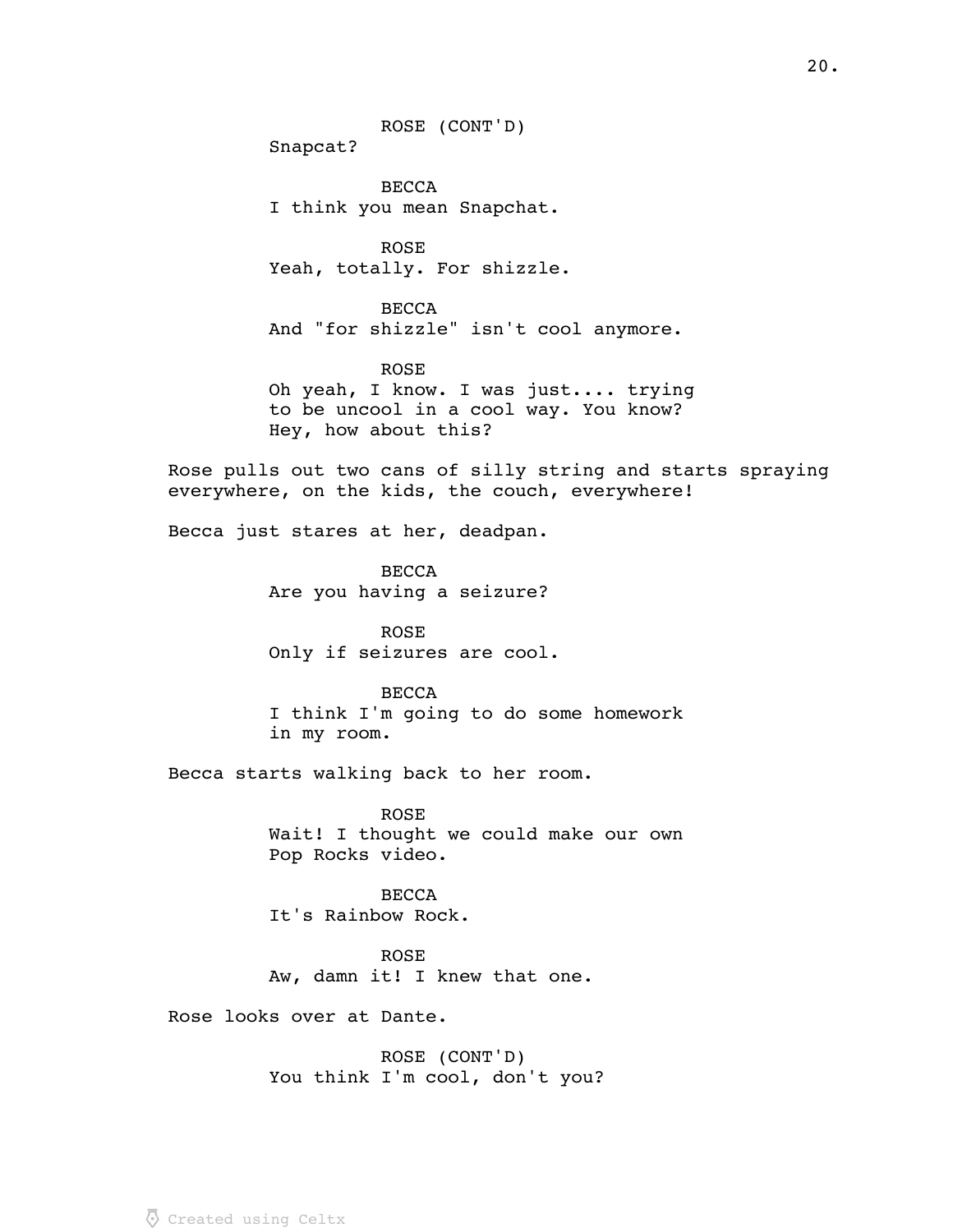DANTE (Shaking head) Nah ah. ROSE Great. INT. SWEETE'S SWEETS - DAY Trina enters. Jay and Zachary are behind the counter. JAY Hey, how was the interview? She sits down at the counter, and drops her head onto the counter. JAY (CONT'D) That good, huh? TRINA Give me the hard stuff, Jay. JAY (surprised) Sweete's Sweets Rumbling Tumbling Rum balls? TRINA Make it a double. Jay prepares the chocolates. ZACHARY Whoa. What happened? TRINA All you need to know is that I'm not fit... for anything. Trina suddenly perks up. TRINA (CONT'D) Hey, wait, do you need any extra help around here? JAY

Sure. But I would have to fire Zachary, though. Can't afford both of you.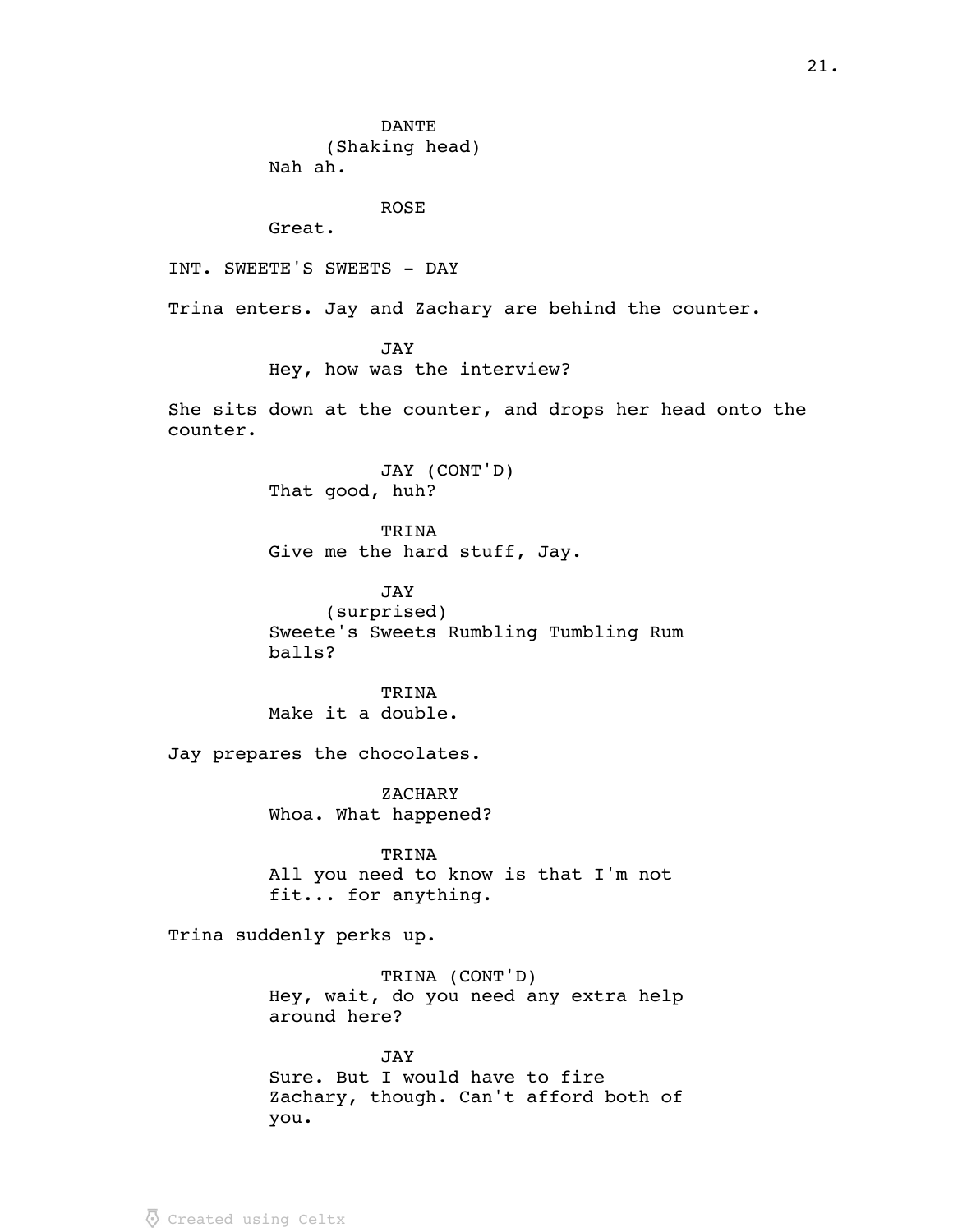**ZACHARY** (Worried) What? TRINA Don't worry, Zach. I would probably do a worse job than you, anyway. Zachary breathes a SIGH of relief. **ZACHARY** Ahh, thanks! I think. Jay hands Trina some rum balls. JAY Here ya go. She grabs one and takes a bite. TRINA This is just what I needed. JAY So, what now? Any other interviews lined up? TRINA Nope. I don't know what I'm going to tell Rose. JAY What do you mean? TRINA I keep disappointing her. JAY I think I know Rose better than anyone, and she's not gonna be disappointed in you. TRINA You think so? JAY

> Yeah. Besides, if she is disappointed, and ends up kicking you out of the house. Either way, I win.

Trina drops her head back on the counter and GROANS.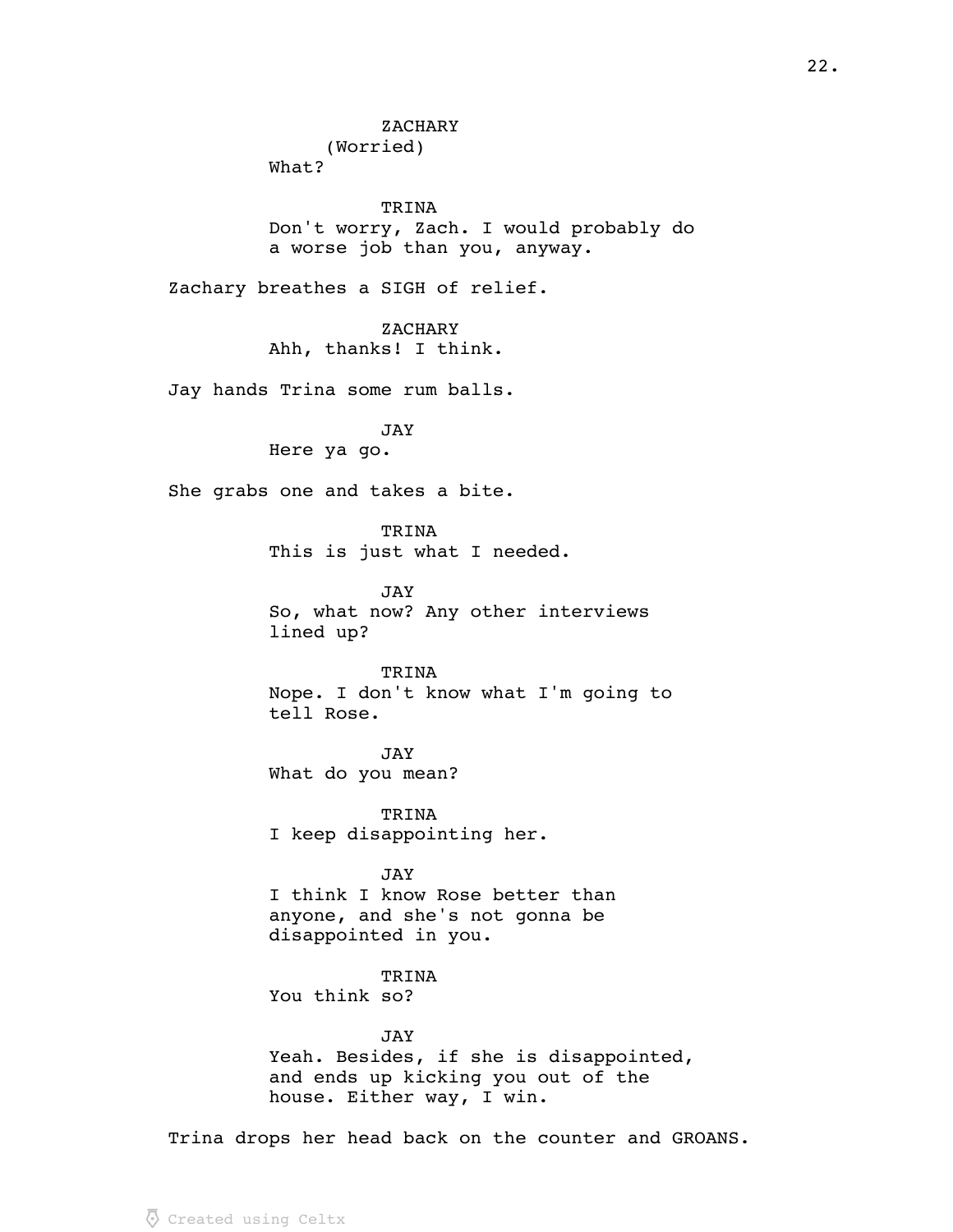Trina enters the house. Rose is cleaning up the silly string from her attempt to be cool. She is still dressed up in her colorful costume. Trina looks her up and down.

## TRINA

And I thought I had a bad day.

ROSE Hilarious. I guess that means you didn't get the job.

# TRINA

Not even close.

Rose goes to sit on the couch and lands on a whoopee cushion, which makes a PFFT sound.

> TRINA (CONT'D) Seriously, what happened here?

Trina removes the whoopee cushion and they both take a seat.

ROSE I thought I'd make my time with the kids really special today.

#### TRINA

Oh, no. You tried to be the cool mom, didn't you?

ROSE It didn't go so well.

TRINA That's because there's no such thing as a cool mom.

ROSE

I just wanted them to think I was cool like you.

#### TRINA

Like me?

ROSE Yeah, they're always so excited to see you, and they have so much fun with you. I guess I got a little jealous.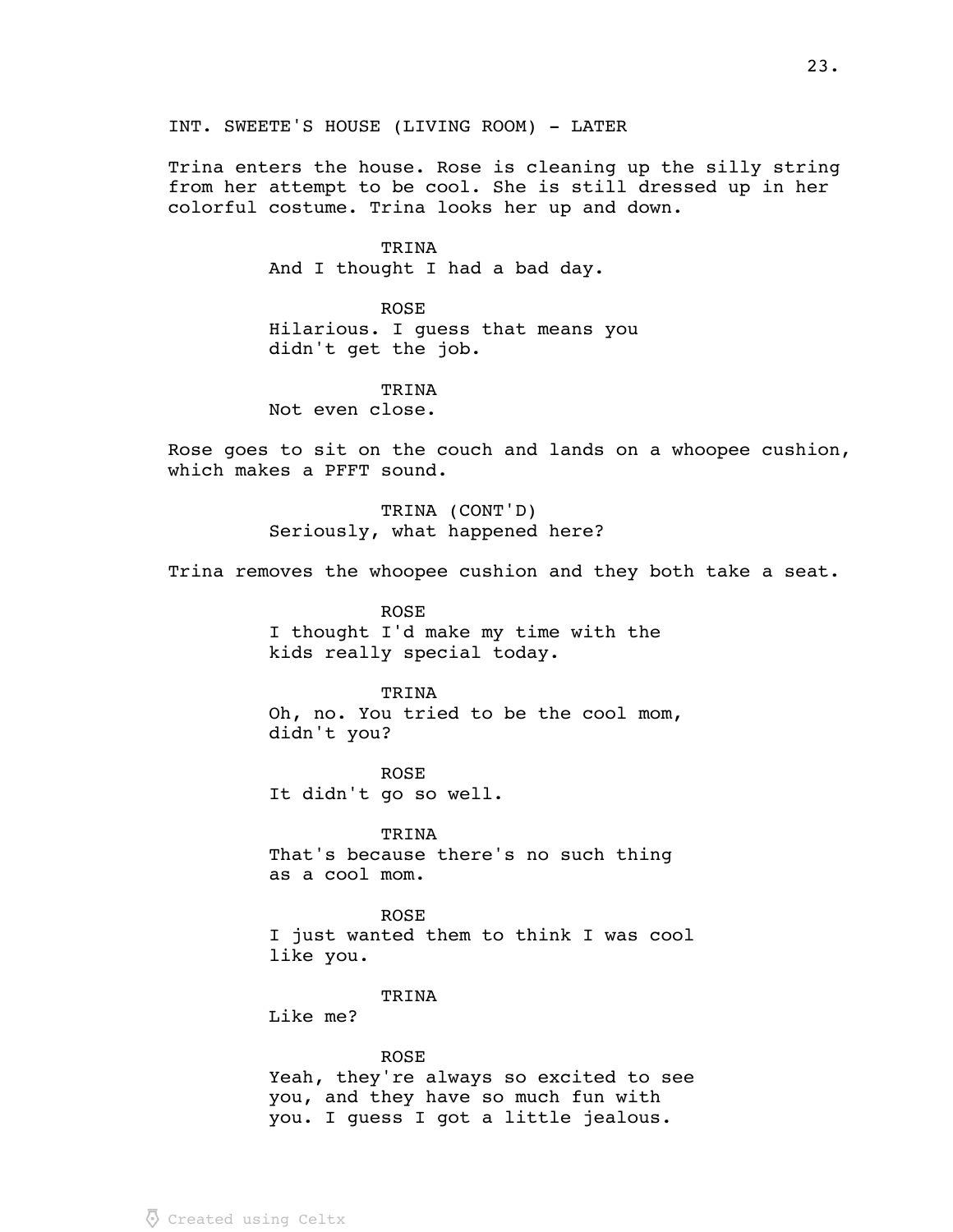TRINA

That's crazy. The only reason I'm this cool is because I was always trying to keep up with my big sister.

ROSE

Thanks. I guess I have to settle for just being "mom" now.

## TRINA

Besides, you don't want to be the kind of mom that lets her kids do whatever they want. Spoiling kids is an aunt's job.

Rose LAUGHS, but then considers this.

ROSE That's true, you know.

# TRINA

What?

#### ROSE

You need a job. And I need someone here to take care of the kids. Maybe your baby-sitting should be more permanent.

#### TRINA

Really?

ROSE Yeah. You could be our live-in nanny. I mean, if you wanted to.

TRINA

Of course. That would be the best job ever!

Trina hugs Rose.

### TRINA (CONT'D)

Wait. I don't have to be serious all the time now that it's a job, do I?

ROSE What do you think?

Rose sprays her with silly string.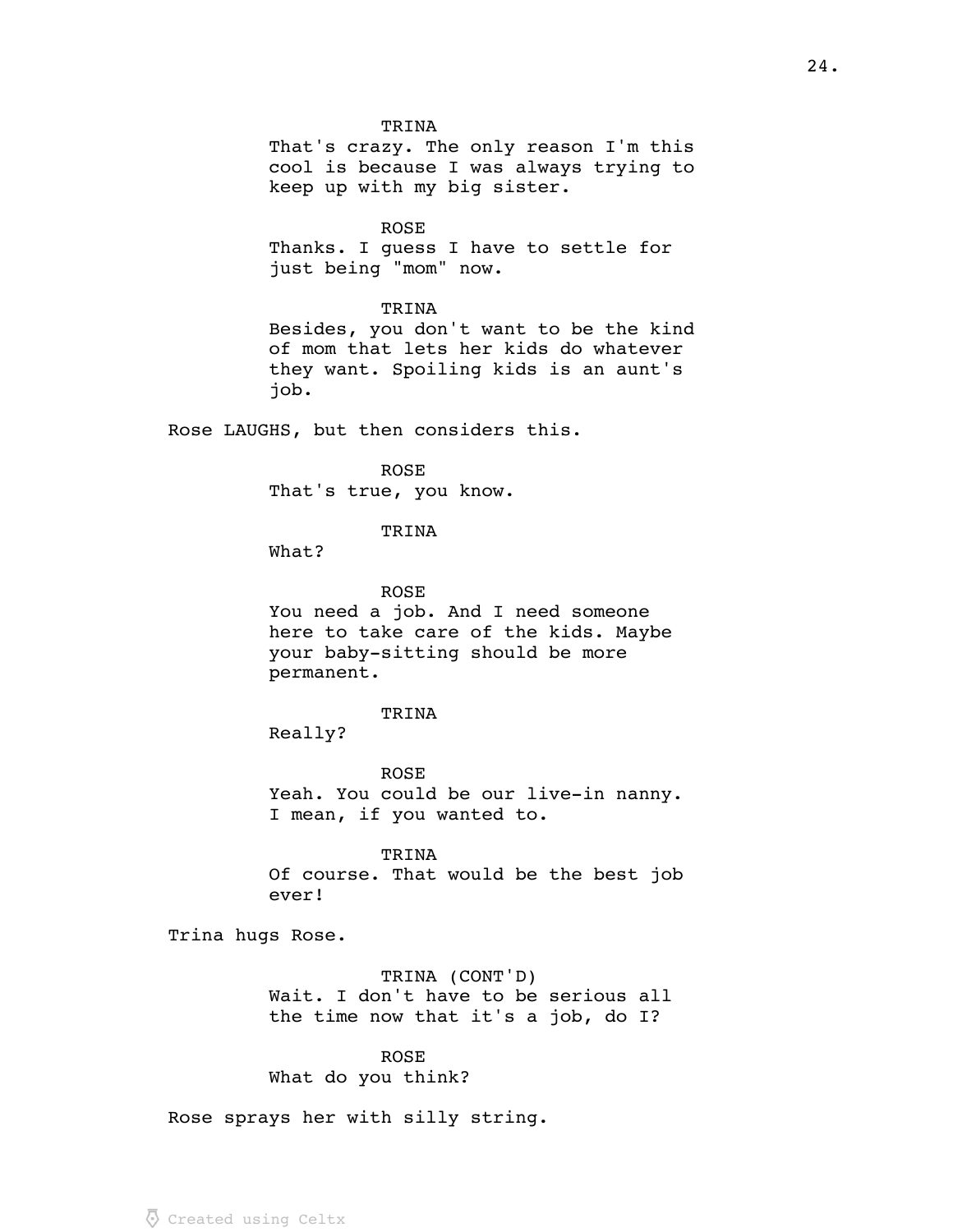# END OF ACT TWO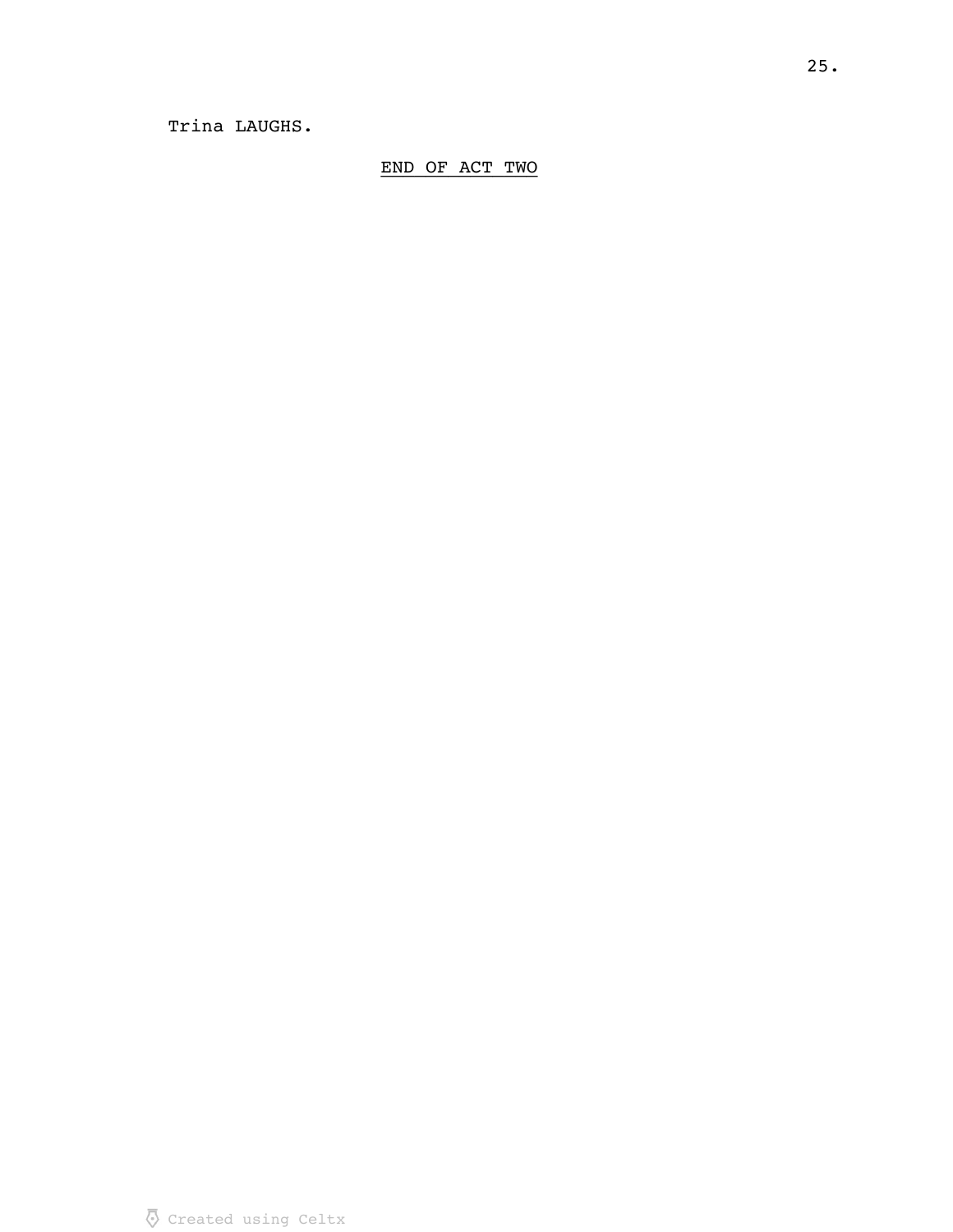$_{\rm TAG}$ 

INT. SWEETE'S SWEETS - DAY

Jay and Zachary are behind the counter, while Rose, Trina and the kids are enjoying some doughnuts. Jay is hard at work on the right name.

> JAY Sweete's Sweets Delicious Dynamite Doughnuts.

EVERYONE (Simultaneously) Nope.

JAY Sweete's Sweets Delightfully Delectable Doughnuts.

EVERYONE

Nah ah.

JAY I've got it. Sweete's Sweets Doughnuts.

**ZACHARY** 

I like it.

ROSE

It's simple.

TRINA

It's short.

DANTE

It's yummy!

JAY And it only took me three hours to come up with it.

He almost takes a bite of a doughnut and then pulls back, contemplatively.

> JAY (CONT'D) I am bad at names.

BECCA I know what'll cheer you up, daddy.